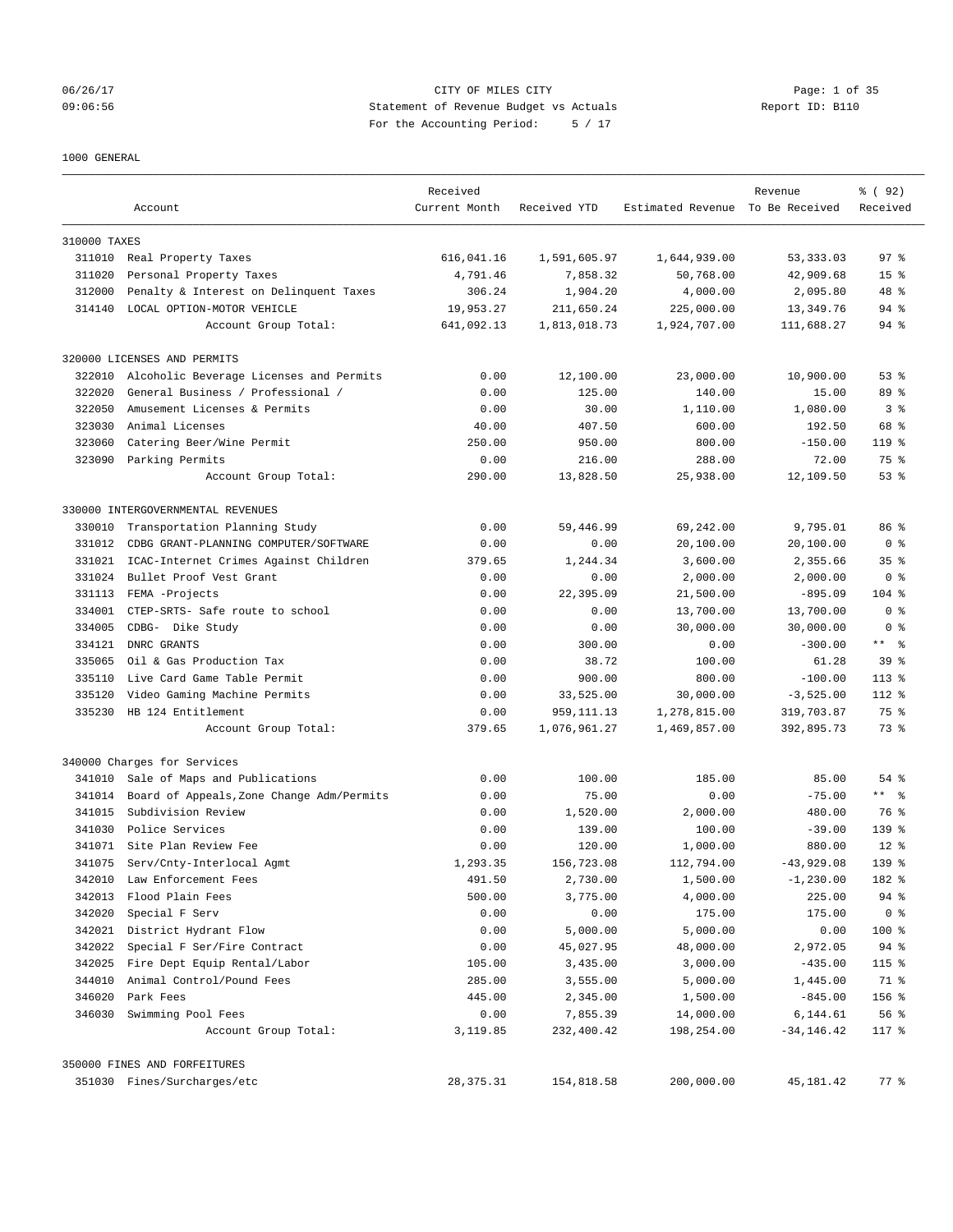## 06/26/17 CITY OF MILES CITY Page: 2 of 35 09:06:56 Statement of Revenue Budget vs Actuals Report ID: B110 For the Accounting Period: 5 / 17

## 1000 GENERAL

|        |                                       | Received      |              |                   | Revenue        | % (92)                  |
|--------|---------------------------------------|---------------|--------------|-------------------|----------------|-------------------------|
|        | Account                               | Current Month | Received YTD | Estimated Revenue | To Be Received | Received                |
| 351031 | Adm Fees (Court)                      | 2,755.00      | 16,487.00    | 25,000.00         | 8,513.00       | 66 %                    |
| 351035 | Animal Control Court Revenue          | 1,102.50      | 8,907.50     | 7,500.00          | $-1,407.50$    | $119*$                  |
| 351036 | Restitution Collection Fees           | 0.00          | 112.90       | 0.00              | $-112.90$      | $***$ $=$ $\frac{6}{5}$ |
|        | Account Group Total:                  | 32, 232.81    | 180, 325.98  | 232,500.00        | 52,174.02      | 78 %                    |
|        | 360000 MISCELLANEOUS REVENUE          |               |              |                   |                |                         |
| 361005 | MidRivers Franchise Fees              | 0.00          | 72,329.40    | 98,000.00         | 25,670.60      | 74 %                    |
| 361010 | Land Rental                           | 0.00          | 37, 182.96   | 32,000.00         | $-5, 182.96$   | 116%                    |
| 361020 | Building Rentals                      | 1,349.99      | 14,849.89    | 16,100.00         | 1,250.11       | $92*$                   |
| 362020 | MISC REVENUE                          | 9,000.00      | 11,799.95    | 19,000.00         | 7,200.05       | $62$ $%$                |
| 362022 | Health Ins-MMIA Emp Benefits Prog     | 3,395.20      | 4,694.03     | 0.00              | $-4,694.03$    | $***$ $ -$              |
| 362070 | WAGE ANALYSIS CONTRIBUTION            | 0.00          | 0.00         | 10,050.00         | 10,050.00      | 0 <sup>8</sup>          |
| 365000 | Contributions and Donations           | 0.00          | 1,763.00     | 1,000.00          | $-763.00$      | $176$ %                 |
| 365012 | Swimming Lessions                     | 0.00          | 0.00         | 500.00            | 500.00         | 0 <sup>8</sup>          |
| 365013 | Shop With A Cop                       | 0.00          | 0.00         | 5,000.00          | 5,000.00       | 0 <sup>8</sup>          |
| 365014 | Denton Field Project/2015             | 0.00          | 76.60        | 44,576.00         | 44, 499.40     | 0 <sup>8</sup>          |
| 365015 | Florence Stacy Foundation             | 400.00        | 11,532.60    | 66,917.00         | 55, 384.40     | $17*$                   |
| 365016 | Milwaukee Park                        | 0.00          | 0.00         | 16,217.00         | 16,217.00      | 0 <sup>8</sup>          |
| 365040 | DONATIONS-FIRE/AMB                    | 0.00          | 1,594.00     | 1,964.00          | 370.00         | $81$ %                  |
| 366040 | Misc.-BHS                             | 2,150.00      | 2,150.00     | 800.00            | $-1,350.00$    | $269$ $%$               |
| 366050 | Sale of Junk/Salvage-PD cars          | 3,325.00      | 3,325.00     | 1,000.00          | $-2, 325.00$   | $333$ $%$               |
|        | Account Group Total:                  | 19,620.19     | 161, 297.43  | 313, 124.00       | 151,826.57     | $52$ $%$                |
|        | 370000 INVESTMENT EARNINGS            |               |              |                   |                |                         |
|        | 371010 Investment Earnings            | 474.33        | 4,203.54     | 2,100.00          | $-2, 103.54$   | 200%                    |
|        | Account Group Total:                  | 474.33        | 4,203.54     | 2,100.00          | $-2, 103.54$   | 200%                    |
|        | 380000 OTHER FINANCING SOURCES        |               |              |                   |                |                         |
| 381070 | Proceeds/Loans/Intercap 016-2015      | 0.00          | 175,000.00   | 302,500.00        | 127,500.00     | 58 %                    |
| 382020 | Compensation for Loss of Fixed Assets | 0.00          | 11,546.69    | 0.00              | $-11, 546.69$  | $***$ $ -$              |
| 383000 | Interfund Operating Transfer          | 20,007.00     | 403,053.00   | 606,367.00        | 203, 314.00    | 66 %                    |
|        | Account Group Total:                  | 20,007.00     | 589,599.69   | 908,867.00        | 319, 267.31    | 65 %                    |
|        | Fund<br>Total:                        | 717,215.96    | 4,071,635.56 | 5,075,347.00      | 1,003,711.44   | 80 <sub>8</sub>         |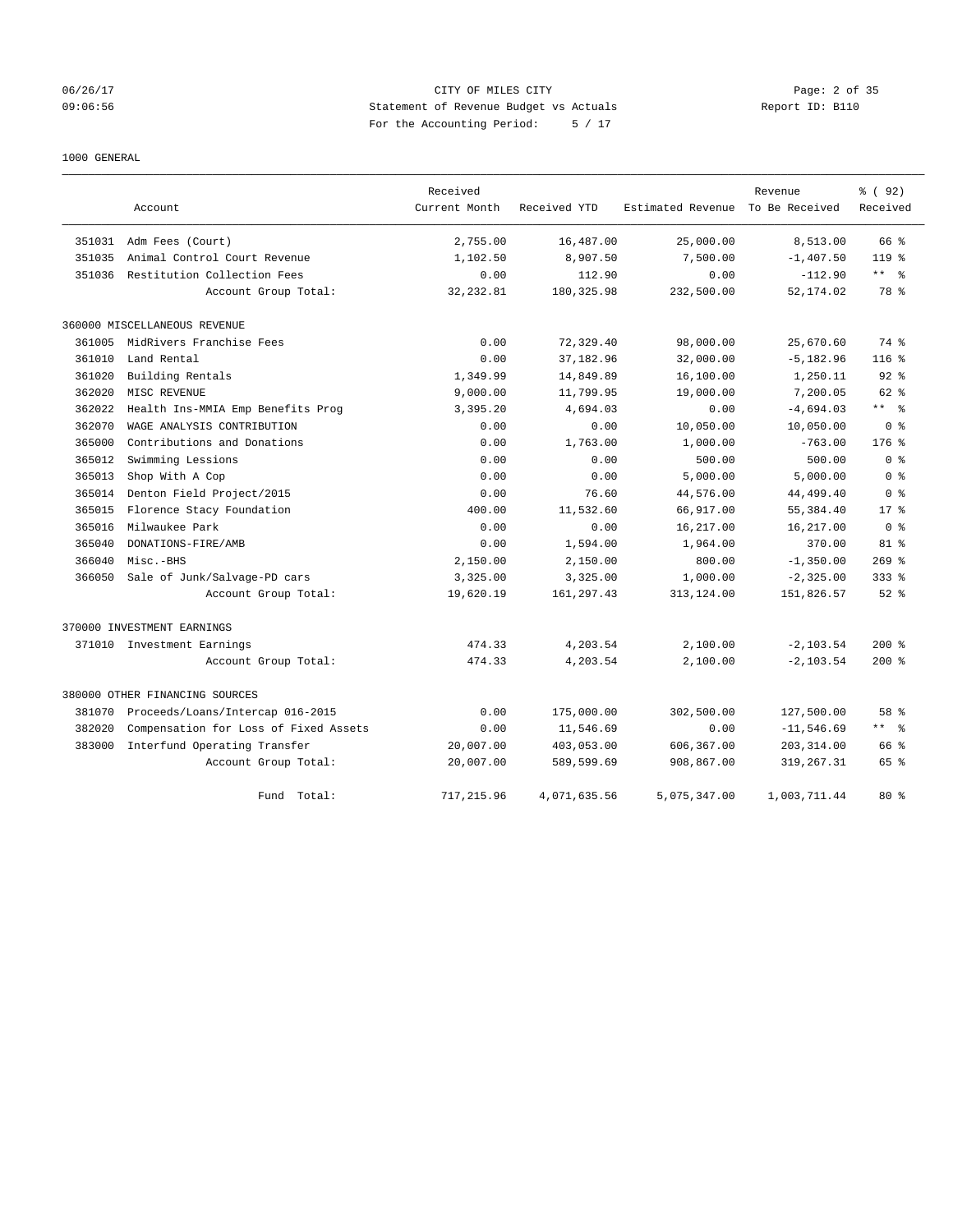## 06/26/17 CITY OF MILES CITY Page: 3 of 35 09:06:56 Statement of Revenue Budget vs Actuals Report ID: B110 For the Accounting Period: 5 / 17

## 2220 LIBRARY

|        |                                   | Received      |              |                   | Revenue        | % (92)              |
|--------|-----------------------------------|---------------|--------------|-------------------|----------------|---------------------|
|        | Account                           | Current Month | Received YTD | Estimated Revenue | To Be Received | Received            |
|        | 340000 Charges for Services       |               |              |                   |                |                     |
| 341075 | Serv/Cnty-Interlocal Agmt         | 0.00          | 0.00         | 39,808.00         | 39,808.00      | 0 <sup>8</sup>      |
| 346070 | Library Fees                      | 183.25        | 2,414.84     | 4,000.00          | 1,585.16       | 60 %                |
| 346074 | Book Sales                        | 50.95         | 279.00       | 400.00            | 121.00         | 70 %                |
|        | Account Group Total:              | 234.20        | 2,693.84     | 44,208.00         | 41,514.16      | 6 %                 |
|        | 360000 MISCELLANEOUS REVENUE      |               |              |                   |                |                     |
| 365035 | Donation-Library Board of Trustee | 0.00          | 5,168.08     | 0.00              | $-5,168.08$    | $***$ $\frac{6}{5}$ |
|        | Account Group Total:              | 0.00          | 5,168.08     | 0.00              | $-5.168.08$    | $***$ $\frac{6}{5}$ |
|        | 380000 OTHER FINANCING SOURCES    |               |              |                   |                |                     |
| 383000 | Interfund Operating Transfer      | 24,483.00     | 269, 313.00  | 293,791.00        | 24,478.00      | $92$ $%$            |
|        | Account Group Total:              | 24,483.00     | 269, 313.00  | 293,791.00        | 24,478.00      | $92$ $%$            |
|        | Fund Total:                       | 24,717.20     | 277, 174.92  | 337,999.00        | 60,824.08      | 82 %                |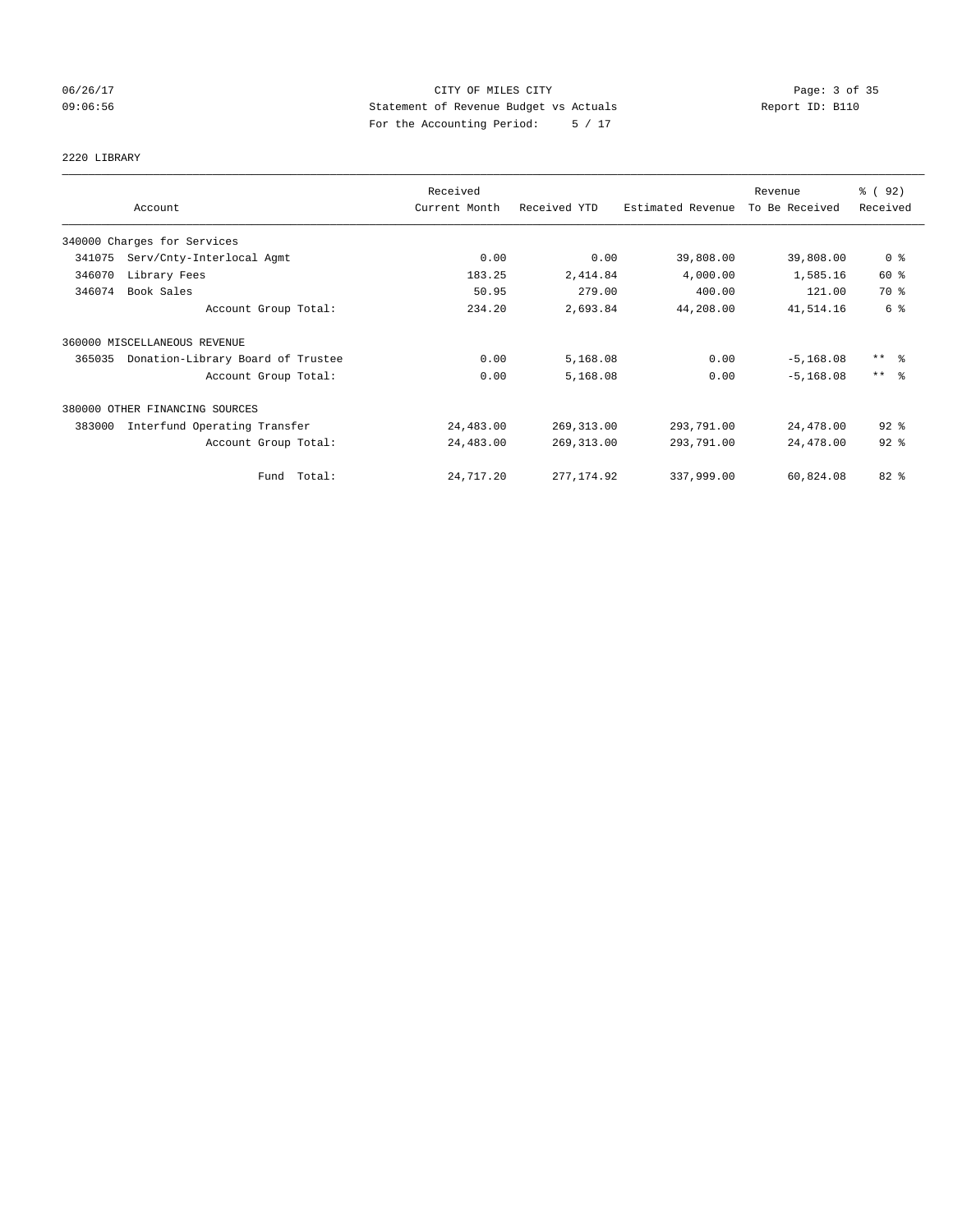## 06/26/17 CITY OF MILES CITY Page: 4 of 35 09:06:56 Statement of Revenue Budget vs Actuals Report ID: B110 For the Accounting Period: 5 / 17

2260 EMERGENCY DISASTER

|              | Account                                | Received<br>Current Month | Received YTD | Estimated Revenue To Be Received | Revenue  | 8 (92)<br>Received   |
|--------------|----------------------------------------|---------------------------|--------------|----------------------------------|----------|----------------------|
| 310000 TAXES |                                        |                           |              |                                  |          |                      |
| 312000       | Penalty & Interest on Delinquent Taxes | 2.91                      | 18.14        | 0.00                             | $-18.14$ | $***$ %              |
|              | Account Group Total:                   | 2.91                      | 18.14        | 0.00                             | $-18.14$ | $***$ $\frac{6}{10}$ |
|              | Fund Total:                            | 2.91                      | 18.14        | 0.00                             | $-18.14$ | $***$ 2              |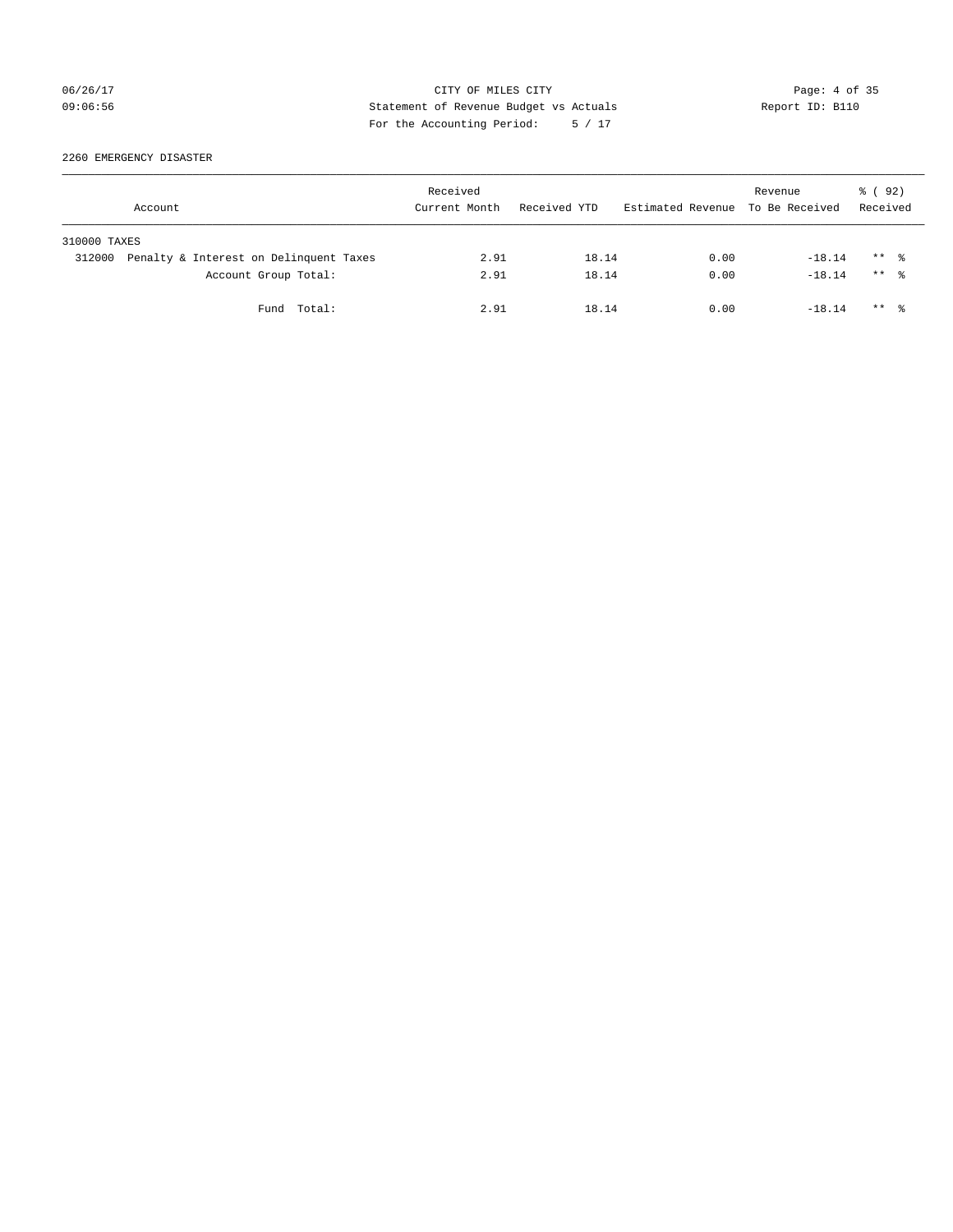## 06/26/17 CITY OF MILES CITY Page: 5 of 35 09:06:56 Statement of Revenue Budget vs Actuals Report ID: B110 For the Accounting Period: 5 / 17

## 2270 Health

|                                        | Received      |              |                   | Revenue        | 8 (92)          |
|----------------------------------------|---------------|--------------|-------------------|----------------|-----------------|
| Account                                | Current Month | Received YTD | Estimated Revenue | To Be Received | Received        |
| 340000 Charges for Services            |               |              |                   |                |                 |
| Health Inspection Fees<br>344030       | 0.00          | 0.00         | 20,000.00         | 20,000.00      | 0 %             |
| Account Group Total:                   | 0.00          | 0.00         | 20,000.00         | 20,000.00      | 0 <sup>8</sup>  |
| 380000 OTHER FINANCING SOURCES         |               |              |                   |                |                 |
| Interfund Operating Transfer<br>383000 | 0.00          | 6.500.00     | 16,500.00         | 10,000.00      | 39 <sup>8</sup> |
| Account Group Total:                   | 0.00          | 6.500.00     | 16,500.00         | 10,000.00      | 39 <sup>8</sup> |
| Total:<br>Fund                         | 0.00          | 6.500.00     | 36,500.00         | 30,000.00      | 18 <sup>8</sup> |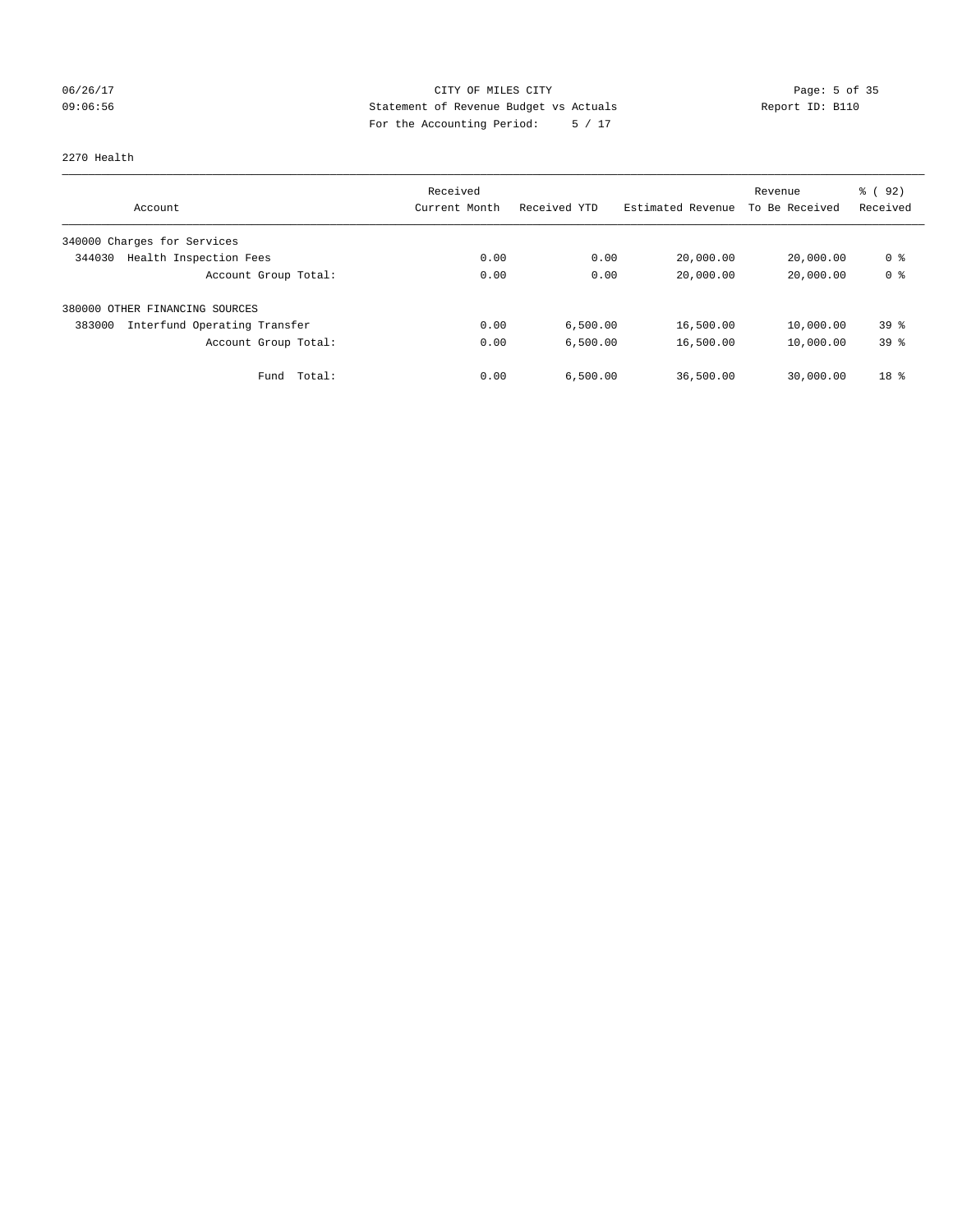## 06/26/17 CITY OF MILES CITY Page: 6 of 35 09:06:56 Statement of Revenue Budget vs Actuals Report ID: B110 For the Accounting Period: 5 / 17

2310 TIFD-Downtown

|                                        | Received      |              |                   | Revenue        | 8 (92)         |
|----------------------------------------|---------------|--------------|-------------------|----------------|----------------|
| Account                                | Current Month | Received YTD | Estimated Revenue | To Be Received | Received       |
| 330000 INTERGOVERNMENTAL REVENUES      |               |              |                   |                |                |
| 331171<br>HP-CDBG-ED Grant             | 0.00          | 0.00         | 190,000.00        | 190,000.00     | 0 <sup>8</sup> |
| Montana Main St Grant<br>331172        | 0.00          | 0.00         | 10,000.00         | 10,000.00      | 0 <sup>8</sup> |
| Account Group Total:                   | 0.00          | 0.00         | 200,000.00        | 200,000.00     | 0 <sup>8</sup> |
| 340000 Charges for Services            |               |              |                   |                |                |
| 346080<br>Preservation Service Fees    | 0.00          | 0.00         | 10,000.00         | 10,000.00      | 0 <sup>8</sup> |
| Account Group Total:                   | 0.00          | 0.00         | 10,000.00         | 10,000.00      | 0 <sup>8</sup> |
| 360000 MISCELLANEOUS REVENUE           |               |              |                   |                |                |
| 365020<br>Private Grant                | 0.00          | 0.00         | 8,800.00          | 8,800.00       | 0 <sup>8</sup> |
| Account Group Total:                   | 0.00          | 0.00         | 8,800.00          | 8,800.00       | 0 <sup>8</sup> |
| 380000 OTHER FINANCING SOURCES         |               |              |                   |                |                |
| 383000<br>Interfund Operating Transfer | 0.00          | 5,800.00     | 5,800.00          | 0.00           | $100*$         |
| Account Group Total:                   | 0.00          | 5,800.00     | 5,800.00          | 0.00           | $100*$         |
| Fund Total:                            | 0.00          | 5,800.00     | 224,600.00        | 218,800.00     | 3%             |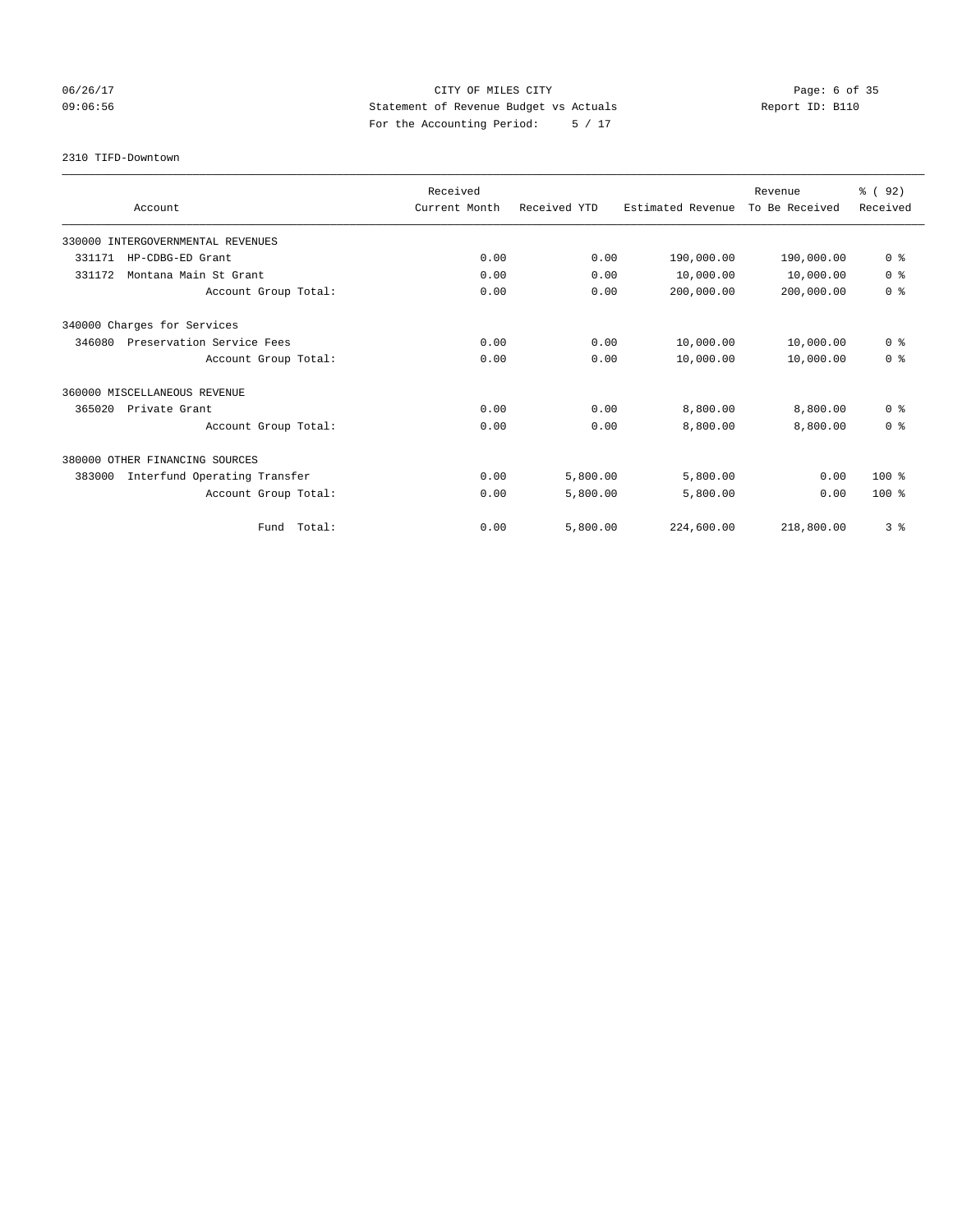## 06/26/17 CITY OF MILES CITY Page: 7 of 35 09:06:56 Statement of Revenue Budget vs Actuals Report ID: B110 For the Accounting Period: 5 / 17

2350 Local Government/Study Commission

|              | Account                 |             | Received<br>Current Month |      | Received YTD |       | Estimated Revenue To Be Received | Revenue   | % (92)<br>Received |
|--------------|-------------------------|-------------|---------------------------|------|--------------|-------|----------------------------------|-----------|--------------------|
| 310000 TAXES |                         |             |                           |      |              |       |                                  |           |                    |
| 311010       | Real Property Taxes     |             |                           | 0.25 |              | 80.73 | 11,739.00                        | 11,658.27 | 1 %                |
| 311020       | Personal Property Taxes |             |                           | 1.26 |              | 18.71 | 0.00                             | $-18.71$  | $***$ %            |
|              | Account Group Total:    |             |                           | 1.51 |              | 99.44 | 11,739.00                        | 11,639.56 | 1 %                |
|              |                         | Fund Total: |                           | 1.51 |              | 99.44 | 11,739.00                        | 11,639.56 | 1 %                |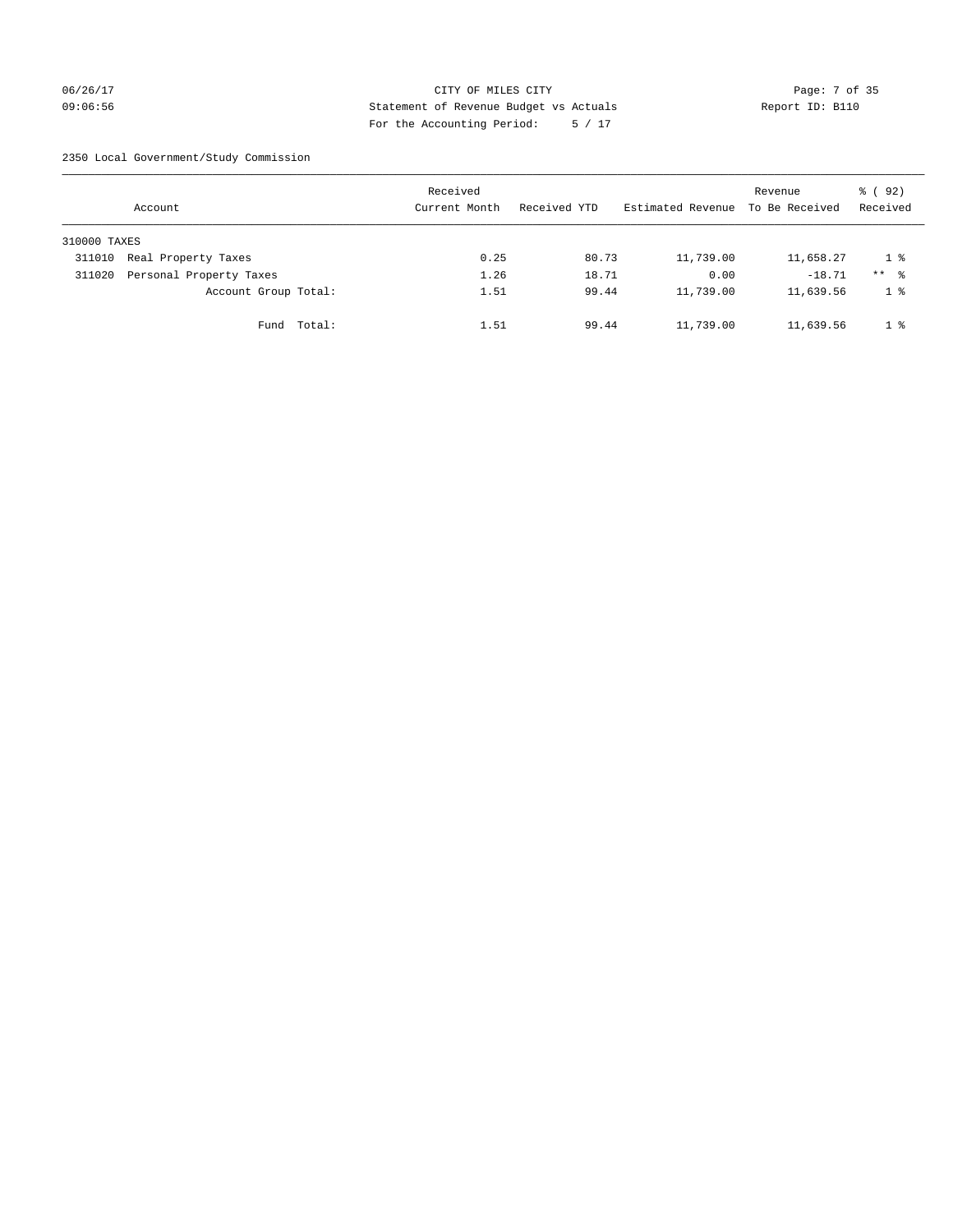## 06/26/17 CITY OF MILES CITY Page: 8 of 35 09:06:56 Statement of Revenue Budget vs Actuals Report ID: B110 For the Accounting Period: 5 / 17

2372 Permissive Medical Levy

|              | Account                                | Received<br>Current Month | Received YTD | Estimated Revenue | Revenue<br>To Be Received | 8 (92)<br>Received |
|--------------|----------------------------------------|---------------------------|--------------|-------------------|---------------------------|--------------------|
| 310000 TAXES |                                        |                           |              |                   |                           |                    |
| 311010       | Real Property Taxes                    | 70,001.12                 | 180,801.42   | 186,949.00        | 6,147.58                  | $97*$              |
| 311020       | Personal Property Taxes                | 543.62                    | 880.76       | 5,769.00          | 4,888.24                  | 15 <sup>8</sup>    |
| 312000       | Penalty & Interest on Delinquent Taxes | 10.21                     | 63.50        | 0.00              | $-63.50$                  | ** 8               |
|              | Account Group Total:                   | 70,554.95                 | 181,745.68   | 192,718.00        | 10,972.32                 | $94$ $%$           |
|              | Total:<br>Fund                         | 70.554.95                 | 181,745.68   | 192,718.00        | 10,972.32                 | $94$ $\frac{6}{3}$ |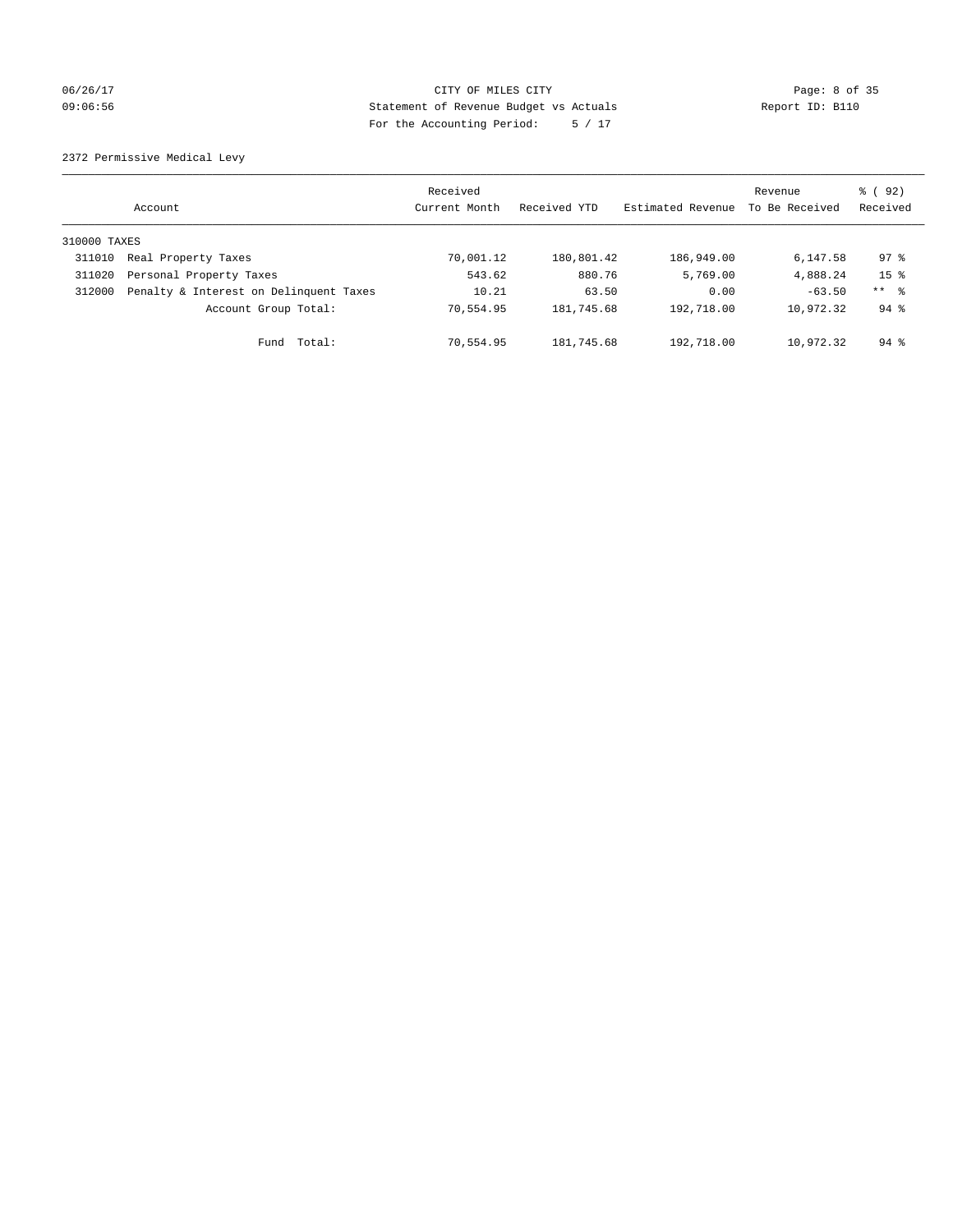## 06/26/17 CITY OF MILES CITY Page: 9 of 35 09:06:56 Statement of Revenue Budget vs Actuals Report ID: B110 For the Accounting Period: 5 / 17

## 2394 BUILDING CODE ENFORCEMENT

| Account                              | Received<br>Current Month | Received YTD | Estimated Revenue | Revenue<br>To Be Received | 8 (92)<br>Received  |
|--------------------------------------|---------------------------|--------------|-------------------|---------------------------|---------------------|
| 320000 LICENSES AND PERMITS          |                           |              |                   |                           |                     |
| Building & Related Permits<br>323010 | 9,361.65                  | 101,129.24   | 75,000.00         | $-26.129.24$              | $135$ $\frac{6}{5}$ |
| Account Group Total:                 | 9,361.65                  | 101,129.24   | 75,000.00         | $-26.129.24$              | $135$ $%$           |
| Fund Total:                          | 9,361.65                  | 101,129.24   | 75,000.00         | $-26.129.24$              | $135$ $%$           |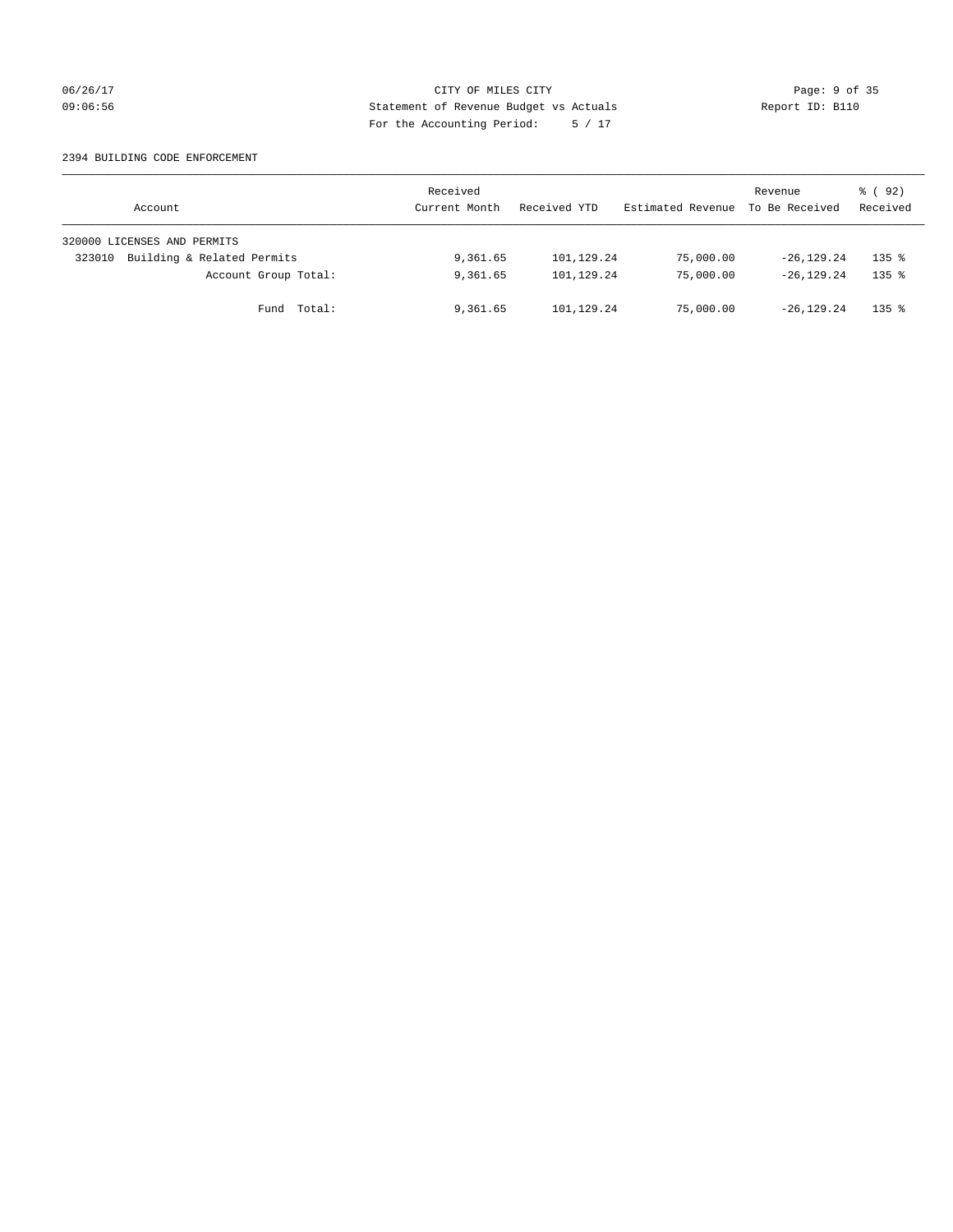## 06/26/17 Page: 10 of 35 09:06:56 Statement of Revenue Budget vs Actuals Report ID: B110 For the Accounting Period: 5 / 17

2400 LTG M D#165-(Gen City)

| Account                                            | Received<br>Current Month | Received YTD | Estimated Revenue | Revenue<br>To Be Received | % (92)<br>Received |
|----------------------------------------------------|---------------------------|--------------|-------------------|---------------------------|--------------------|
|                                                    |                           |              |                   |                           |                    |
| 360000 MISCELLANEOUS REVENUE                       |                           |              |                   |                           |                    |
| 363010<br>Maintenance Assessments                  | 53,680.05                 | 164,920.16   | 173,514.00        | 8,593.84                  | 95 <sup>8</sup>    |
| Penalty & Interest on Deling Assessments<br>363040 | 63.03                     | 324.51       | 500.00            | 175.49                    | 65 %               |
| Account Group Total:                               | 53,743.08                 | 165, 244.67  | 174,014.00        | 8,769.33                  | 95%                |
| 370000 INVESTMENT EARNINGS                         |                           |              |                   |                           |                    |
| 371010<br>Investment Earnings                      | 8.56                      | 161.79       | 100.00            | $-61.79$                  | $162$ %            |
| Account Group Total:                               | 8.56                      | 161.79       | 100.00            | $-61.79$                  | $162$ %            |
| Fund Total:                                        | 53,751.64                 | 165,406.46   | 174,114.00        | 8,707.54                  | 95 <sup>8</sup>    |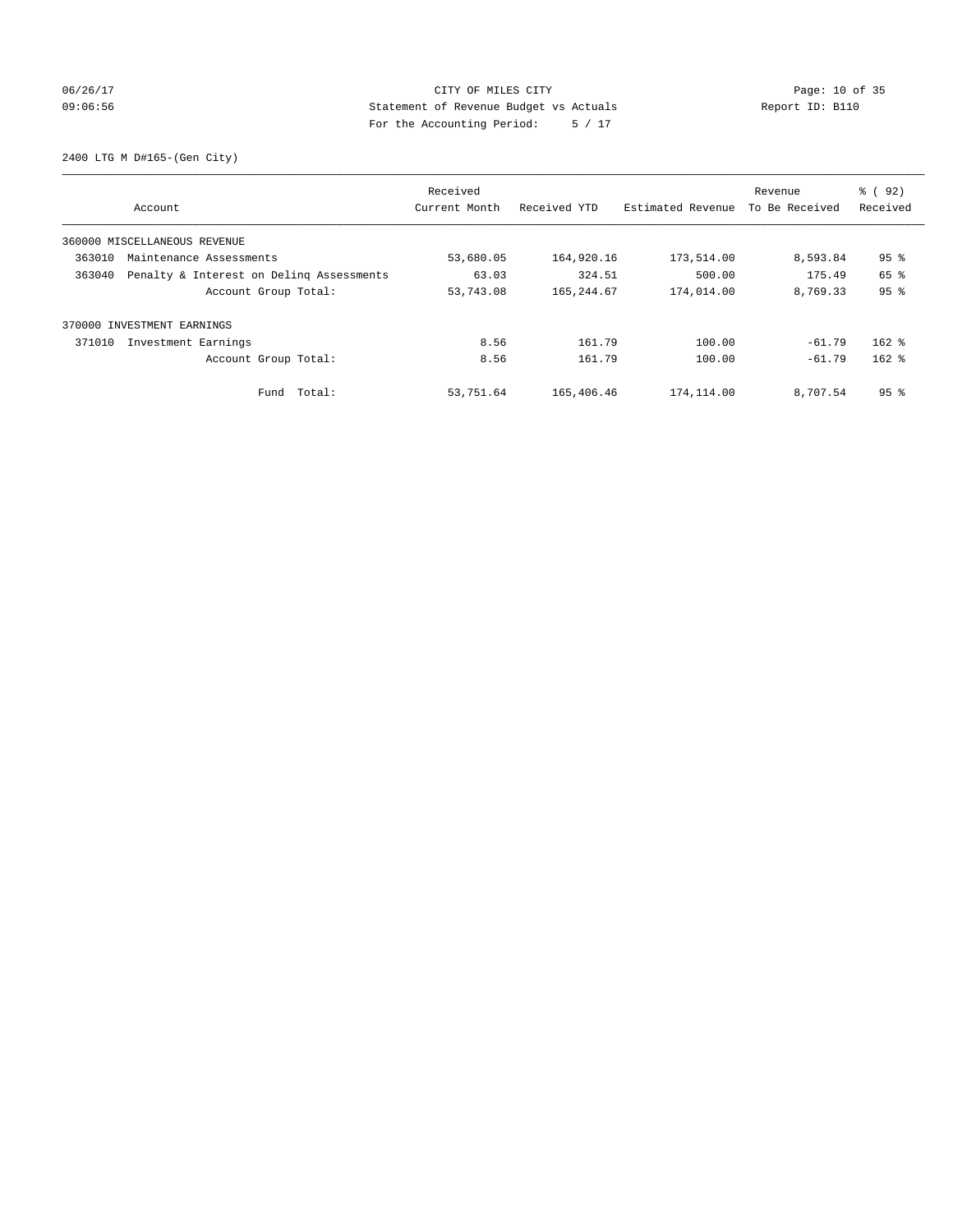## 06/26/17 Page: 11 of 35 09:06:56 Statement of Revenue Budget vs Actuals Report ID: B110 For the Accounting Period: 5 / 17

2420 LTG M D#167-(MilesAddn Etc)

|        |                                          | Received<br>Current Month | Received YTD | Estimated Revenue | Revenue<br>To Be Received | % (92)<br>Received |
|--------|------------------------------------------|---------------------------|--------------|-------------------|---------------------------|--------------------|
|        | Account                                  |                           |              |                   |                           |                    |
|        | 360000 MISCELLANEOUS REVENUE             |                           |              |                   |                           |                    |
| 363010 | Maintenance Assessments                  | 10,596.64                 | 28,804.14    | 30,310.00         | 1,505.86                  | $95$ %             |
| 363040 | Penalty & Interest on Deling Assessments | 7.75                      | 109.53       | 100.00            | $-9.53$                   | $110*$             |
|        | Account Group Total:                     | 10,604.39                 | 28,913.67    | 30,410.00         | 1,496.33                  | 95%                |
| 370000 | INVESTMENT EARNINGS                      |                           |              |                   |                           |                    |
| 371010 | Investment Earnings                      | 5.26                      | 58.46        | 0.00              | $-58.46$                  | ** 왕               |
|        | Account Group Total:                     | 5.26                      | 58.46        | 0.00              | $-58.46$                  | $***$ $\approx$    |
|        | Fund Total:                              | 10,609.65                 | 28,972.13    | 30,410.00         | 1,437.87                  | 95 <sup>8</sup>    |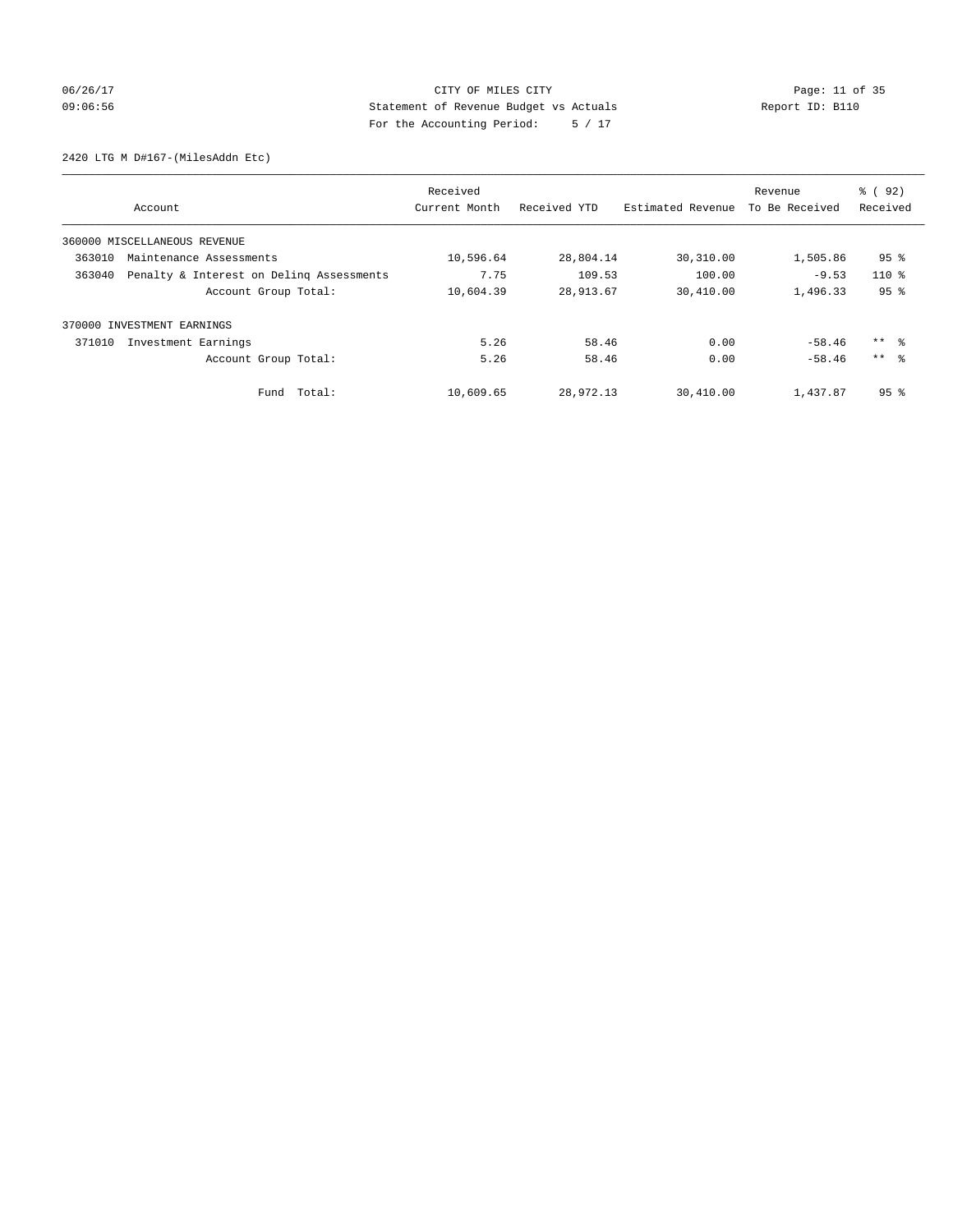## 06/26/17 Page: 12 of 35 09:06:56 Statement of Revenue Budget vs Actuals Report ID: B110 For the Accounting Period: 5 / 17

2430 LTG M D#171-(Balsam Est)

|                                                    | Received      |              |                   | Revenue        | % (92)          |
|----------------------------------------------------|---------------|--------------|-------------------|----------------|-----------------|
| Account                                            | Current Month | Received YTD | Estimated Revenue | To Be Received | Received        |
| 360000 MISCELLANEOUS REVENUE                       |               |              |                   |                |                 |
| 363010<br>Maintenance Assessments                  | 2,211.06      | 5,522.68     | 5,607.00          | 84.32          | 98 %            |
| 363040<br>Penalty & Interest on Deling Assessments | 1.62          | 4.94         | 0.00              | $-4.94$        | $***$ $ -$      |
| Account Group Total:                               | 2,212.68      | 5,527.62     | 5,607.00          | 79.38          | 99 <sup>8</sup> |
| 370000 INVESTMENT EARNINGS                         |               |              |                   |                |                 |
| Investment Earnings<br>371010                      | 1.50          | 8.32         | 0.00              | $-8.32$        | ** 왕            |
| Account Group Total:                               | 1.50          | 8.32         | 0.00              | $-8.32$        | $***$ $\approx$ |
| Total:<br>Fund                                     | 2,214.18      | 5,535.94     | 5,607.00          | 71.06          | 99 <sup>8</sup> |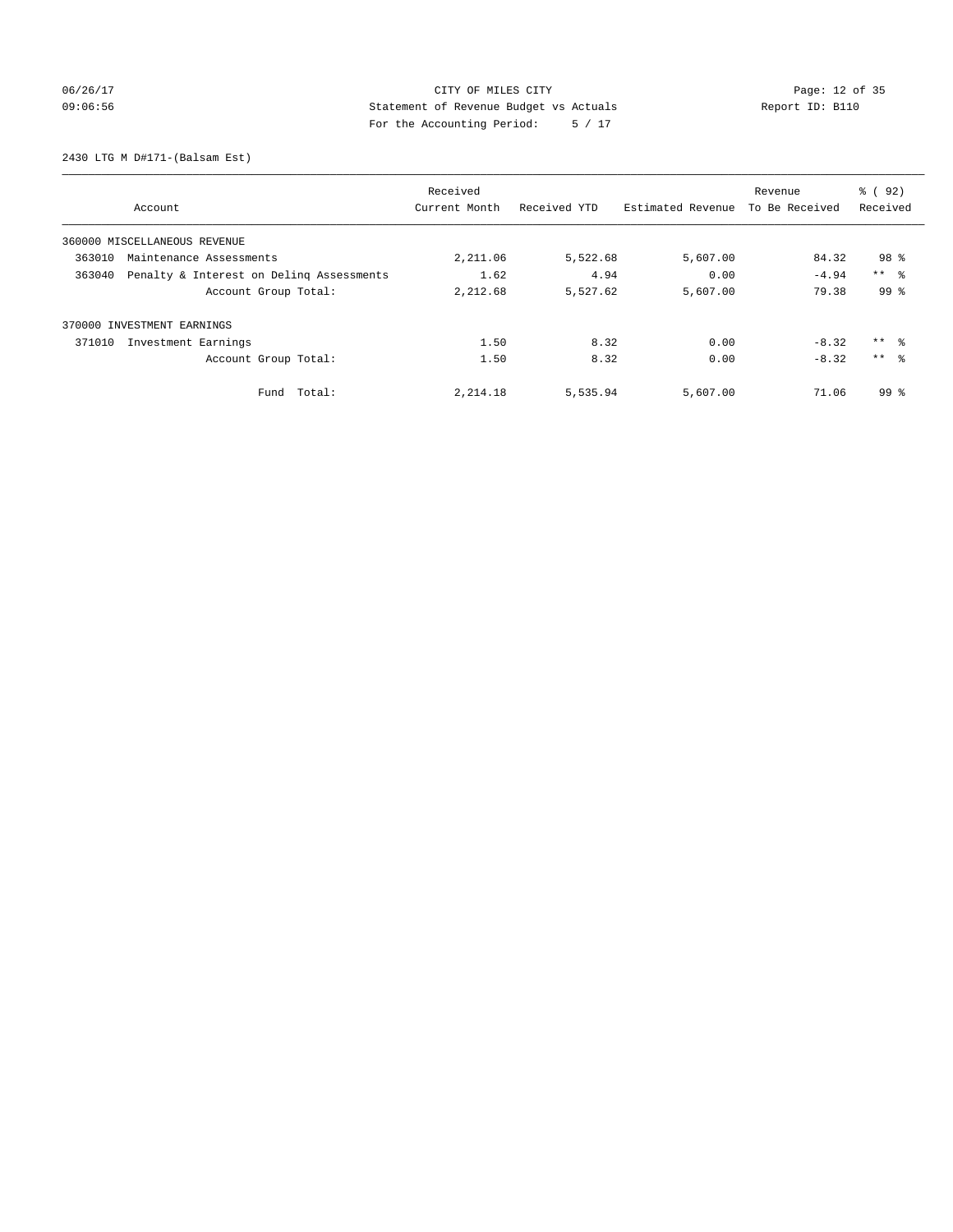## 06/26/17 Page: 13 of 35 09:06:56 Statement of Revenue Budget vs Actuals Report ID: B110 For the Accounting Period: 5 / 17

2440 LTG M D#172-(Main Str)

|                                                    | Received      |              |                   | Revenue        | % (92)   |
|----------------------------------------------------|---------------|--------------|-------------------|----------------|----------|
| Account                                            | Current Month | Received YTD | Estimated Revenue | To Be Received | Received |
| 360000 MISCELLANEOUS REVENUE                       |               |              |                   |                |          |
| 363010<br>Maintenance Assessments                  | 5,712.15      | 16,834.81    | 18,528.00         | 1,693.19       | $91$ %   |
| Penalty & Interest on Deling Assessments<br>363040 | 4.18          | 31.36        | 100.00            | 68.64          | $31*$    |
| Account Group Total:                               | 5,716.33      | 16,866.17    | 18,628.00         | 1,761.83       | $91$ %   |
| INVESTMENT EARNINGS<br>370000                      |               |              |                   |                |          |
| 371010<br>Investment Earnings                      | 1.79          | 30.72        | 50.00             | 19.28          | 61 %     |
| Account Group Total:                               | 1.79          | 30.72        | 50.00             | 19.28          | 61 %     |
| Fund Total:                                        | 5,718.12      | 16,896.89    | 18,678.00         | 1,781.11       | 90%      |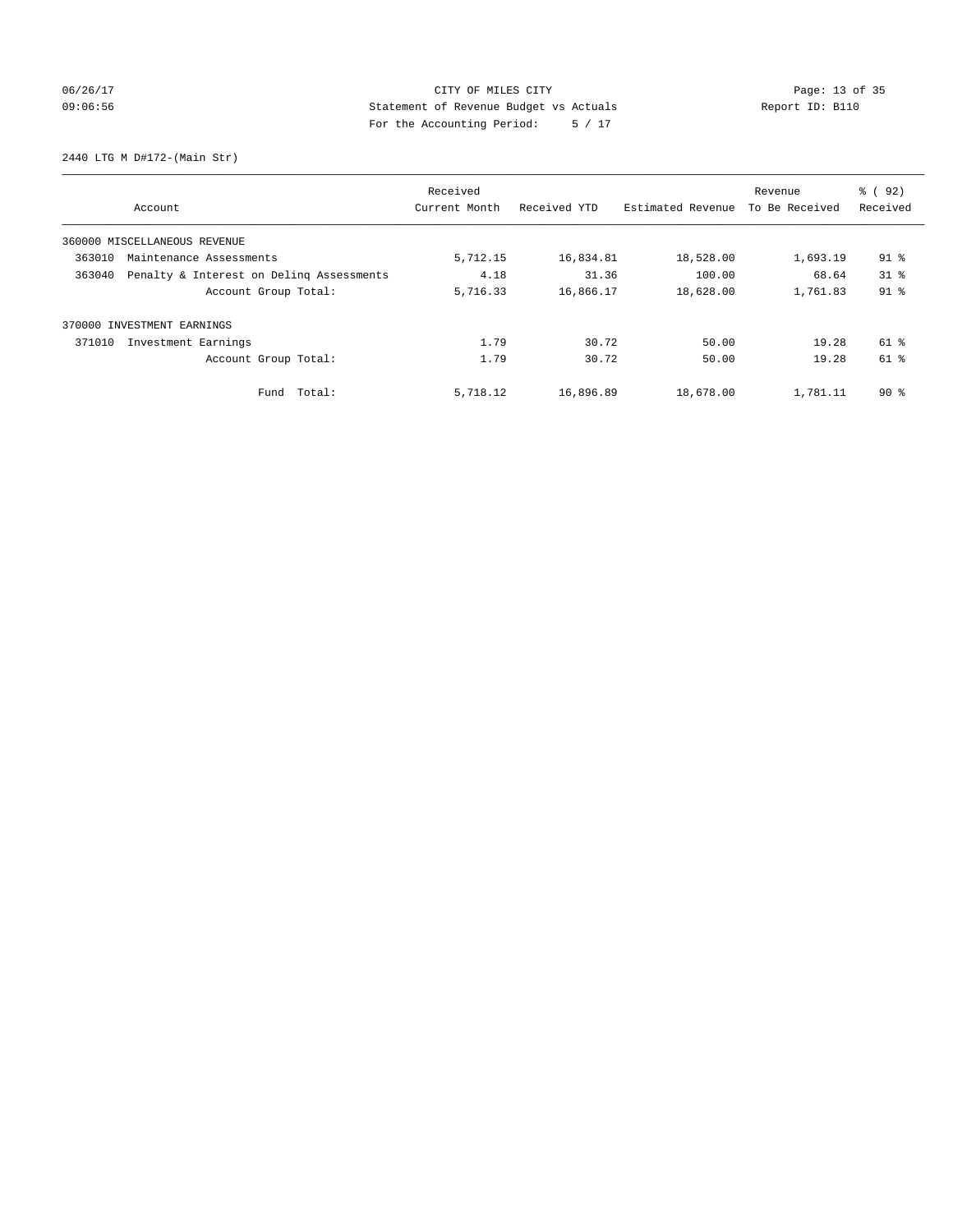## 06/26/17 Page: 14 of 35 09:06:56 Statement of Revenue Budget vs Actuals Report ID: B110 For the Accounting Period: 5 / 17

2450 LTG M D#195-(SG-Trico)

|                              |                                          | Received      |              |                   | Revenue        | % ( 92 )        |
|------------------------------|------------------------------------------|---------------|--------------|-------------------|----------------|-----------------|
| Account                      |                                          | Current Month | Received YTD | Estimated Revenue | To Be Received | Received        |
| 360000 MISCELLANEOUS REVENUE |                                          |               |              |                   |                |                 |
| 363010                       | Maintenance Assessments                  | 2,350.55      | 5,769.40     | 5,889.00          | 119.60         | 98 %            |
| 363040                       | Penalty & Interest on Deling Assessments | 1.72          | 10.46        | 0.00              | $-10.46$       | $***$ $ -$      |
|                              | Account Group Total:                     | 2,352.27      | 5,779.86     | 5,889.00          | 109.14         | 98 %            |
| 370000 INVESTMENT EARNINGS   |                                          |               |              |                   |                |                 |
| 371010                       | Investment Earnings                      | 0.95          | 9.10         | 0.00              | $-9.10$        | $***$ $ -$      |
|                              | Account Group Total:                     | 0.95          | 9.10         | 0.00              | $-9.10$        | $***$ $\approx$ |
|                              | Fund Total:                              | 2,353.22      | 5,788.96     | 5,889.00          | 100.04         | 98 %            |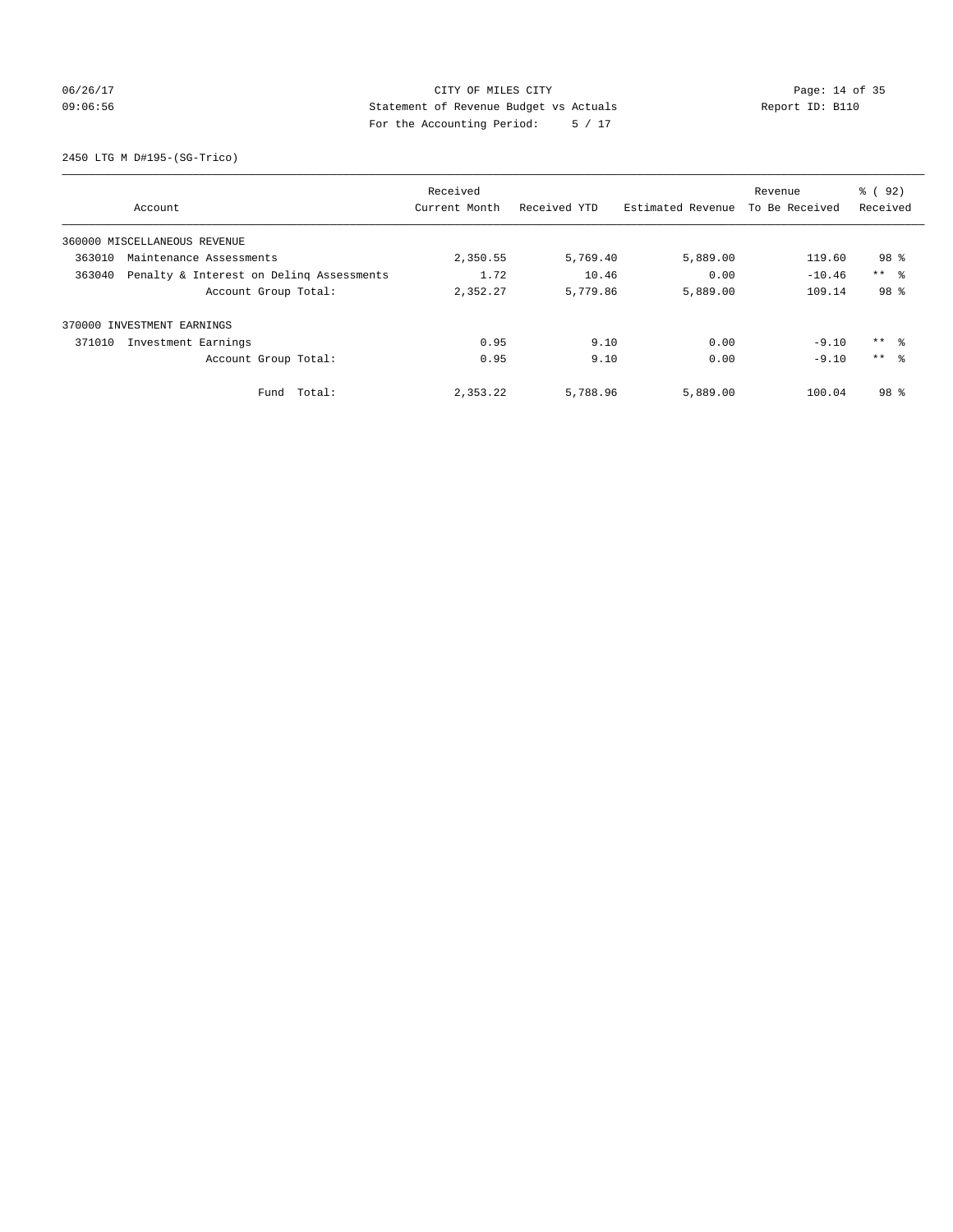## 06/26/17 Page: 15 of 35 09:06:56 Statement of Revenue Budget vs Actuals Report ID: B110 For the Accounting Period: 5 / 17

2470 LTG M D#202-(SG-MDU&NV)

|                                                    |             | Received      |              |                   | Revenue        | % (92)          |
|----------------------------------------------------|-------------|---------------|--------------|-------------------|----------------|-----------------|
| Account                                            |             | Current Month | Received YTD | Estimated Revenue | To Be Received | Received        |
| 360000 MISCELLANEOUS REVENUE                       |             |               |              |                   |                |                 |
| 363010<br>Maintenance Assessments                  |             | 2,606.15      | 7,455.06     | 7,678.00          | 222.94         | 97 <sup>8</sup> |
| Penalty & Interest on Deling Assessments<br>363040 |             | 1.91          | 19.71        | 10.00             | $-9.71$        | $197$ %         |
| Account Group Total:                               |             | 2,608.06      | 7,474.77     | 7,688.00          | 213.23         | 97 <sup>8</sup> |
| INVESTMENT EARNINGS<br>370000                      |             |               |              |                   |                |                 |
| 371010<br>Investment Earnings                      |             | 0.83          | 9.91         | 0.00              | $-9.91$        | ** 왕            |
| Account Group Total:                               |             | 0.83          | 9.91         | 0.00              | $-9.91$        | $***$ $\approx$ |
|                                                    | Fund Total: | 2,608.89      | 7,484.68     | 7,688.00          | 203.32         | 97 <sub>8</sub> |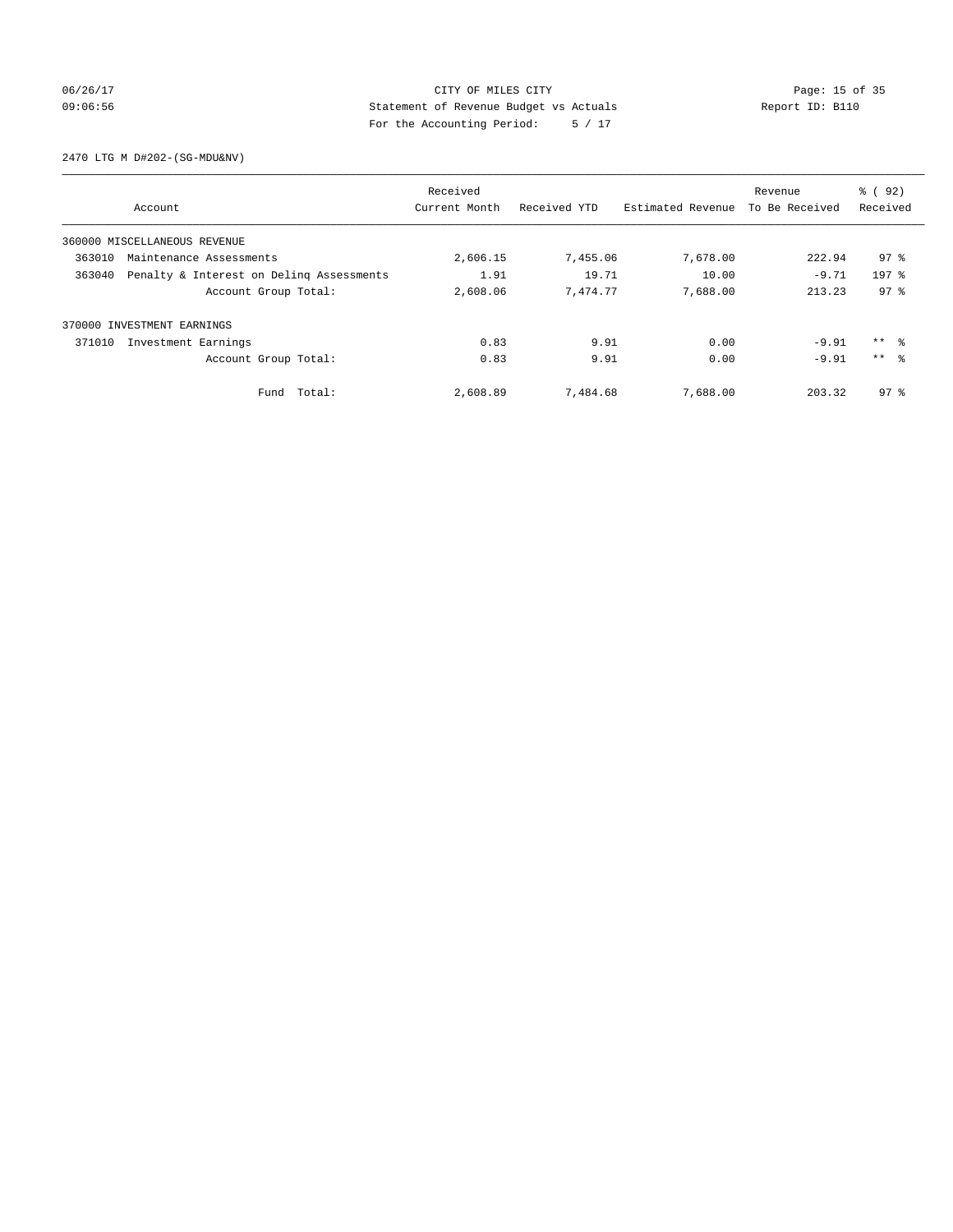## 06/26/17 Page: 16 of 35 09:06:56 Statement of Revenue Budget vs Actuals Report ID: B110 For the Accounting Period: 5 / 17

2480 LTG M M#173-(Milestown Estates)

|                                                    | Received      |              |                   | Revenue        | % ( 92 )        |
|----------------------------------------------------|---------------|--------------|-------------------|----------------|-----------------|
| Account                                            | Current Month | Received YTD | Estimated Revenue | To Be Received | Received        |
| 360000 MISCELLANEOUS REVENUE                       |               |              |                   |                |                 |
| 363010<br>Maintenance Assessments                  | 320.76        | 1,416.16     | 1,431.00          | 14.84          | 99 %            |
| 363040<br>Penalty & Interest on Deling Assessments | 0.23          | 0.67         | 0.00              | $-0.67$        | $***$ $ -$      |
| Account Group Total:                               | 320.99        | 1,416.83     | 1,431.00          | 14.17          | 99 <sup>8</sup> |
| 370000 INVESTMENT EARNINGS                         |               |              |                   |                |                 |
| 371010<br>Investment Earnings                      | 0.95          | 7.61         | 0.00              | $-7.61$        | ** 왕            |
| Account Group Total:                               | 0.95          | 7.61         | 0.00              | $-7.61$        | $***$ $\approx$ |
| Total:<br>Fund                                     | 321.94        | 1,424.44     | 1,431.00          | 6.56           | $100*$          |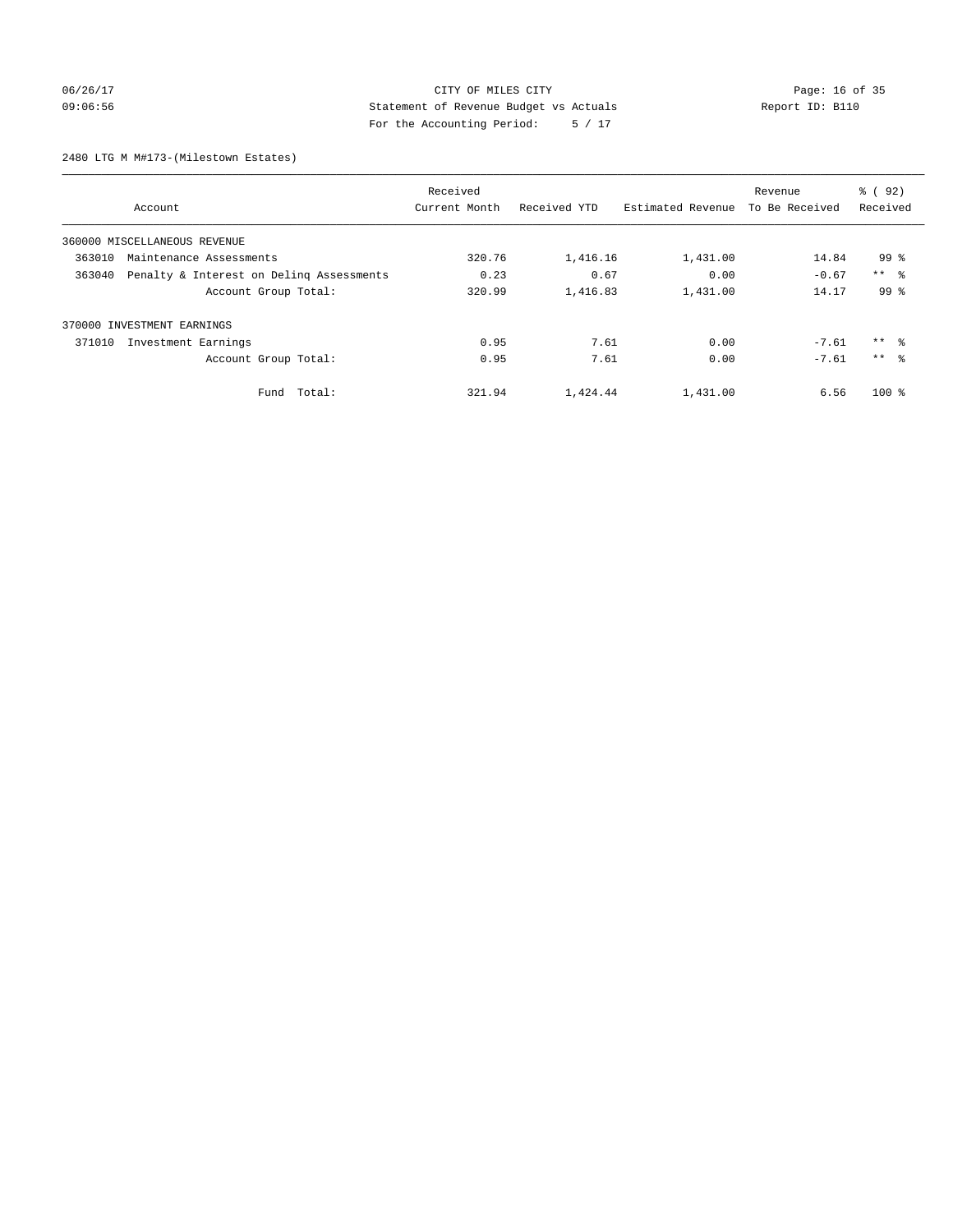## 06/26/17 Page: 17 of 35 09:06:56 Statement of Revenue Budget vs Actuals Report ID: B110 For the Accounting Period: 5 / 17

#### 2510 STR MAINT DIST #204

|        |                                          | Received      |              |                   | Revenue        | 8 (92)    |
|--------|------------------------------------------|---------------|--------------|-------------------|----------------|-----------|
|        | Account                                  | Current Month | Received YTD | Estimated Revenue | To Be Received | Received  |
|        | 360000 MISCELLANEOUS REVENUE             |               |              |                   |                |           |
| 362020 | MISC REVENUE                             | 3,510.00      | 3,510.00     | 59,703.00         | 56,193.00      | 6 %       |
| 363010 | Maintenance Assessments                  | 390,854.54    | 1,105,161.60 | 1,365,950.00      | 260,788.40     | 81 %      |
| 363040 | Penalty & Interest on Deling Assessments | 285.89        | 1,767.41     | 1,000.00          | $-767.41$      | $177$ $%$ |
|        | Account Group Total:                     | 394,650.43    | 1,110,439.01 | 1,426,653.00      | 316, 213.99    | 78 %      |
| 370000 | INVESTMENT EARNINGS                      |               |              |                   |                |           |
| 371010 | Investment Earnings                      | 344.77        | 2,408.09     | 400.00            | $-2,008.09$    | 602 %     |
|        | Account Group Total:                     | 344.77        | 2,408.09     | 400.00            | $-2,008.09$    | $602$ $%$ |
| 380000 | OTHER FINANCING SOURCES                  |               |              |                   |                |           |
| 383000 | Interfund Operating Transfer             | 0.00          | 44,781.00    | 86,220.00         | 41,439.00      | $52$ $%$  |
|        | Account Group Total:                     | 0.00          | 44,781.00    | 86,220.00         | 41,439.00      | $52$ $%$  |
|        | Fund Total:                              | 394,995.20    | 1,157,628.10 | 1,513,273.00      | 355,644.90     | 76 %      |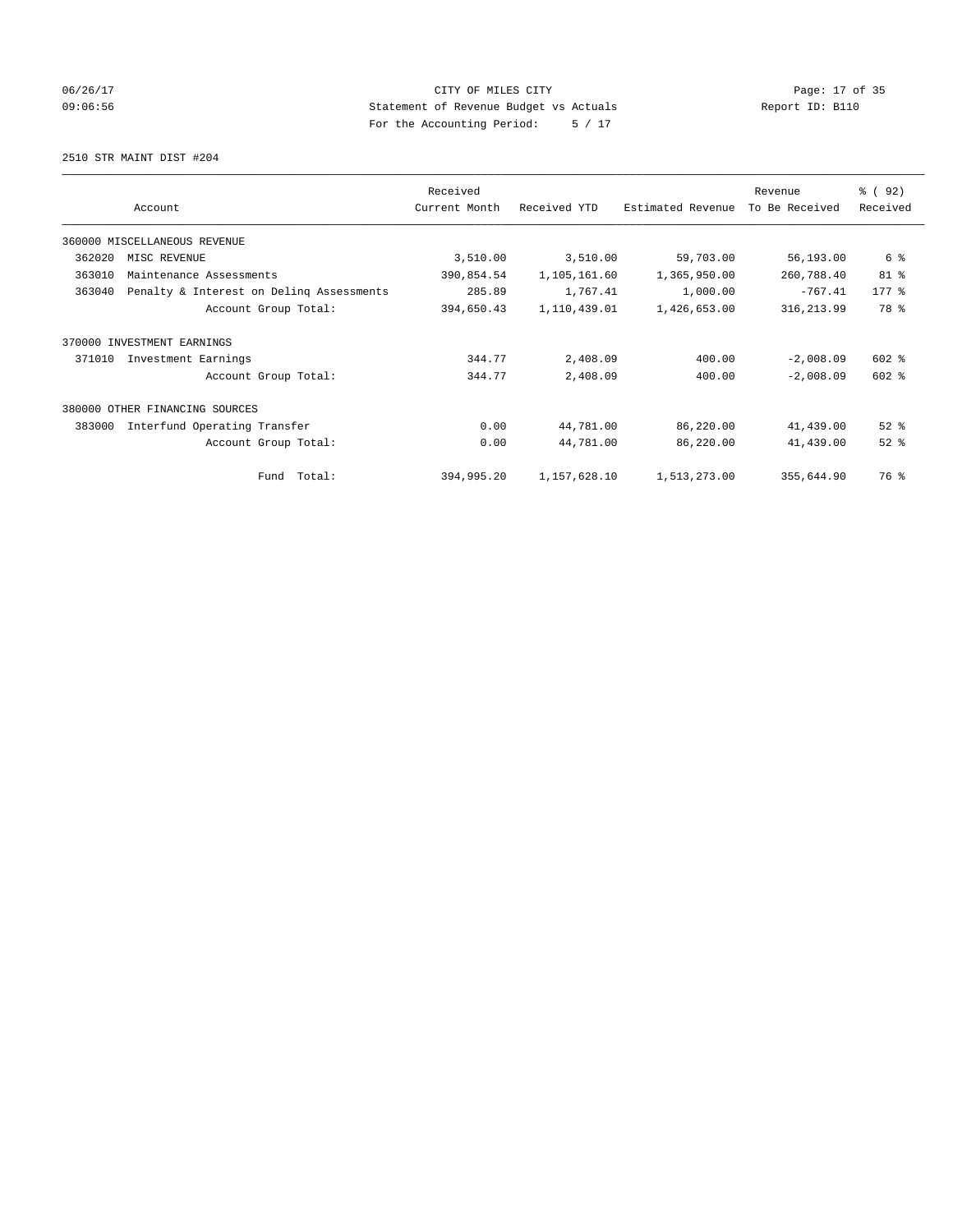## 06/26/17 Page: 18 of 35 09:06:56 Statement of Revenue Budget vs Actuals Report ID: B110 For the Accounting Period: 5 / 17

2520 STR MAINT DIST #205

|        |                                          | Received      |              |                   | Revenue        | 8 (92)                  |
|--------|------------------------------------------|---------------|--------------|-------------------|----------------|-------------------------|
|        | Account                                  | Current Month | Received YTD | Estimated Revenue | To Be Received | Received                |
|        | 360000 MISCELLANEOUS REVENUE             |               |              |                   |                |                         |
| 362020 | MISC REVENUE                             | 878.00        | 878.00       | 0.00              | $-878.00$      | $***$ $=$ $\frac{6}{5}$ |
| 363010 | Maintenance Assessments                  | 60,561.30     | 232,196.00   | 473, 419.00       | 241,223.00     | 49 %                    |
| 363040 | Penalty & Interest on Deling Assessments | 167.55        | 894.63       | 1,000.00          | 105.37         | 89 %                    |
|        | Account Group Total:                     | 61,606.85     | 233,968.63   | 474,419.00        | 240, 450.37    | 49 %                    |
| 370000 | INVESTMENT EARNINGS                      |               |              |                   |                |                         |
| 371010 | Investment Earnings                      | 215.12        | 1,503.46     | 400.00            | $-1, 103.46$   | $376$ $%$               |
|        | Account Group Total:                     | 215.12        | 1,503.46     | 400.00            | $-1, 103.46$   | $376$ $%$               |
|        | 380000 OTHER FINANCING SOURCES           |               |              |                   |                |                         |
| 383000 | Interfund Operating Transfer             | 0.00          | 44,781.00    | 86,219.00         | 41,438.00      | $52$ $%$                |
|        | Account Group Total:                     | 0.00          | 44,781.00    | 86,219.00         | 41,438.00      | $52$ $%$                |
|        | Fund Total:                              | 61,821.97     | 280, 253.09  | 561,038.00        | 280,784.91     | $50*$                   |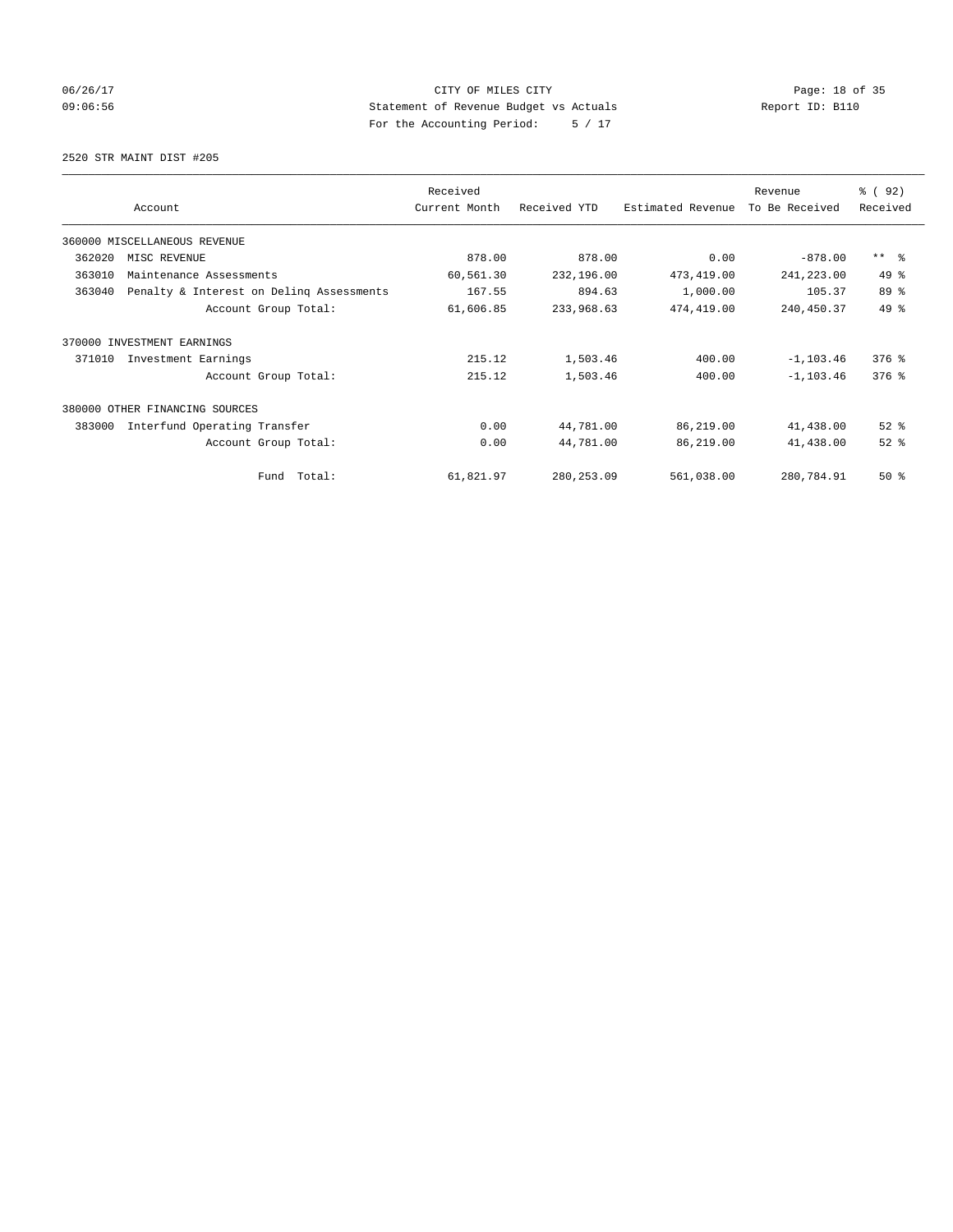06/26/17 Page: 19 of 35 09:06:56 Statement of Revenue Budget vs Actuals Report ID: B110 For the Accounting Period: 5 / 17

#### 2540 STR MAINT DIST#207-(MILESTOWN ESTATES)

|        |                                          | Received      |              |                   | Revenue        | 8 (92)              |
|--------|------------------------------------------|---------------|--------------|-------------------|----------------|---------------------|
|        | Account                                  | Current Month | Received YTD | Estimated Revenue | To Be Received | Received            |
|        | 360000 MISCELLANEOUS REVENUE             |               |              |                   |                |                     |
| 363010 | Maintenance Assessments                  | 1,258.05      | 5,199.41     | 5,251.00          | 51.59          | $99*$               |
| 363040 | Penalty & Interest on Deling Assessments | 0.92          | 11.87        | 0.00              | $-11.87$       | $***$ %             |
|        | Account Group Total:                     | 1,258.97      | 5, 211.28    | 5,251.00          | 39.72          | 99 <sup>8</sup>     |
| 370000 | INVESTMENT EARNINGS                      |               |              |                   |                |                     |
| 371010 | Investment Earnings                      | 2.26          | 18.41        | 0.00              | $-18.41$       | $***$ $\frac{6}{3}$ |
|        | Account Group Total:                     | 2.26          | 18.41        | 0.00              | $-18.41$       | $***$ $\approx$     |
|        | Fund Total:                              | 1,261.23      | 5,229.69     | 5,251.00          | 21.31          | $100$ %             |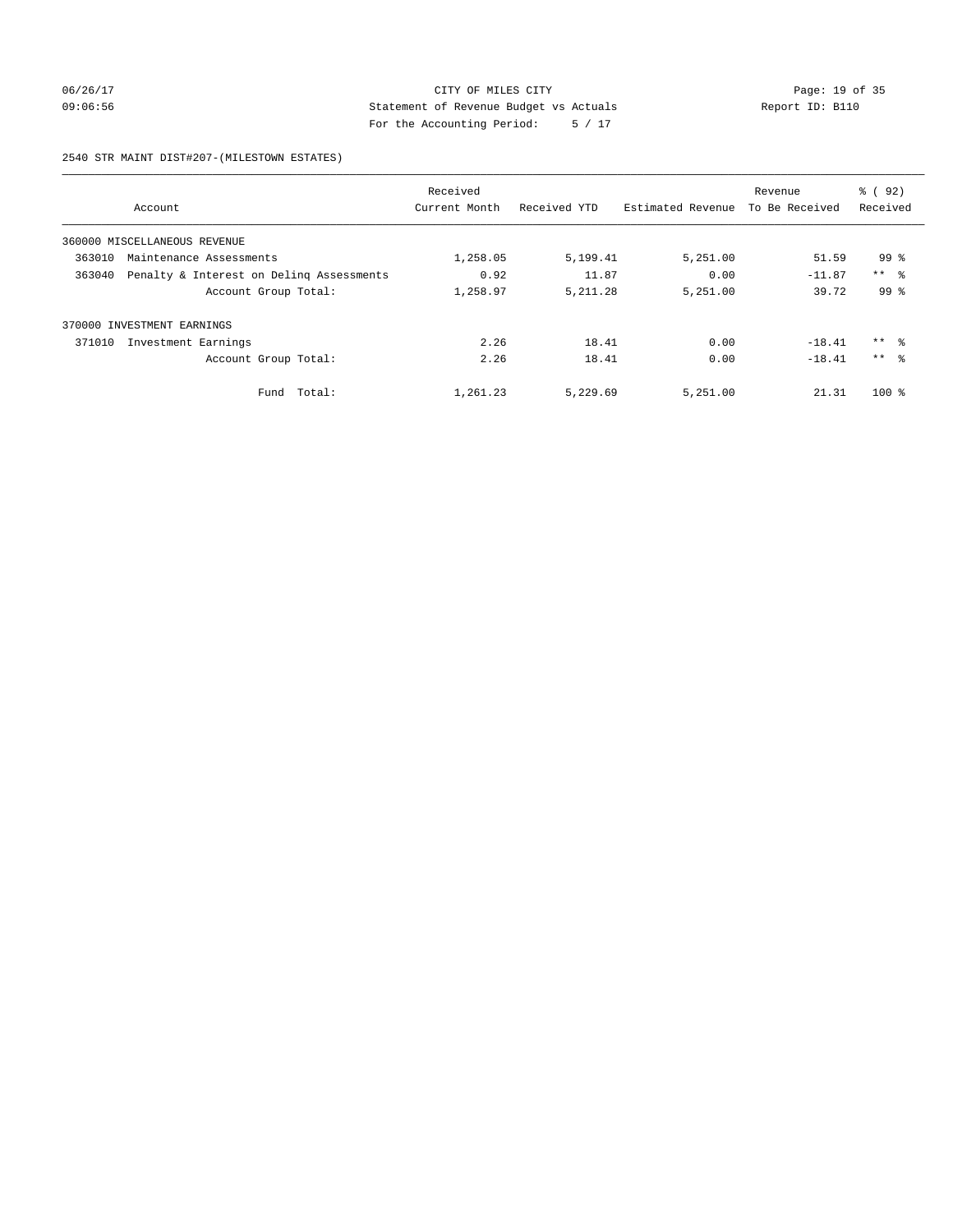## 06/26/17 Page: 20 of 35 09:06:56 Statement of Revenue Budget vs Actuals Report ID: B110 For the Accounting Period: 5 / 17

## 2701 Fire Grants

|        | Account                      |             | Received<br>Current Month | Received YTD | Estimated Revenue | Revenue<br>To Be Received | 8 (92)<br>Received |
|--------|------------------------------|-------------|---------------------------|--------------|-------------------|---------------------------|--------------------|
|        | 360000 MISCELLANEOUS REVENUE |             |                           |              |                   |                           |                    |
| 365040 | DONATIONS-FIRE/AMB           |             | 0.00                      | 350.00       | 1,000.00          | 650.00                    | $35*$              |
|        | Account Group Total:         |             | 0.00                      | 350.00       | 1,000.00          | 650.00                    | $35*$              |
|        |                              | Fund Total: | 0.00                      | 350.00       | 1,000.00          | 650.00                    | $35*$              |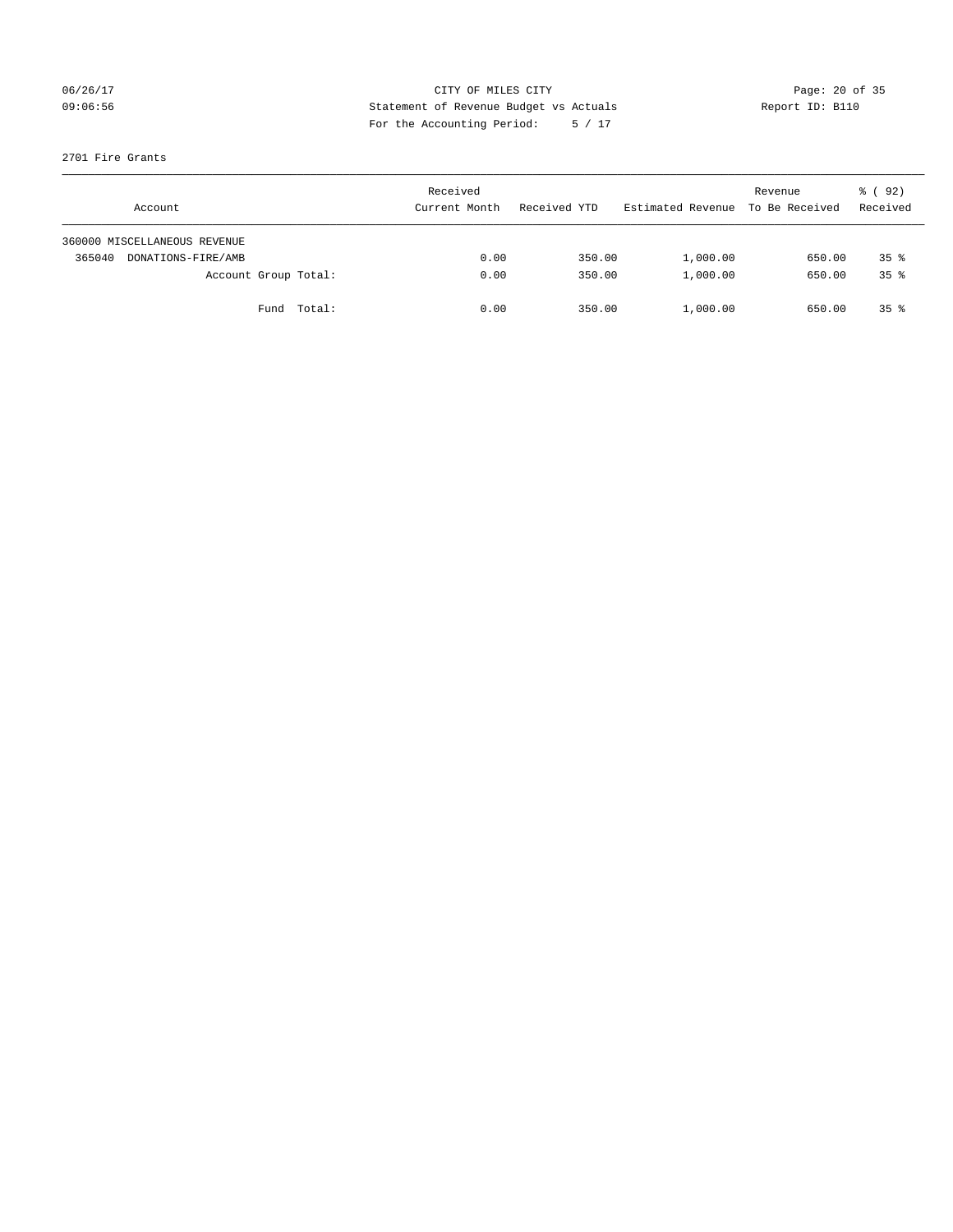## 06/26/17 Page: 21 of 35 09:06:56 Statement of Revenue Budget vs Actuals Report ID: B110 For the Accounting Period: 5 / 17

2820 GAS TAX

| Account                              | Received<br>Current Month | Received YTD | Estimated Revenue | Revenue<br>To Be Received | 8 (92)<br>Received |
|--------------------------------------|---------------------------|--------------|-------------------|---------------------------|--------------------|
| 330000 INTERGOVERNMENTAL REVENUES    |                           |              |                   |                           |                    |
| Gasoline Tax Apportionment<br>335040 | 14,927.12                 | 164,198.26   | 179,125.00        | 14,926.74                 | $92*$              |
| Account Group Total:                 | 14,927.12                 | 164, 198, 26 | 179,125.00        | 14,926.74                 | $92*$              |
| Fund Total:                          | 14,927.12                 | 164,198.26   | 179,125.00        | 14,926.74                 | 92 %               |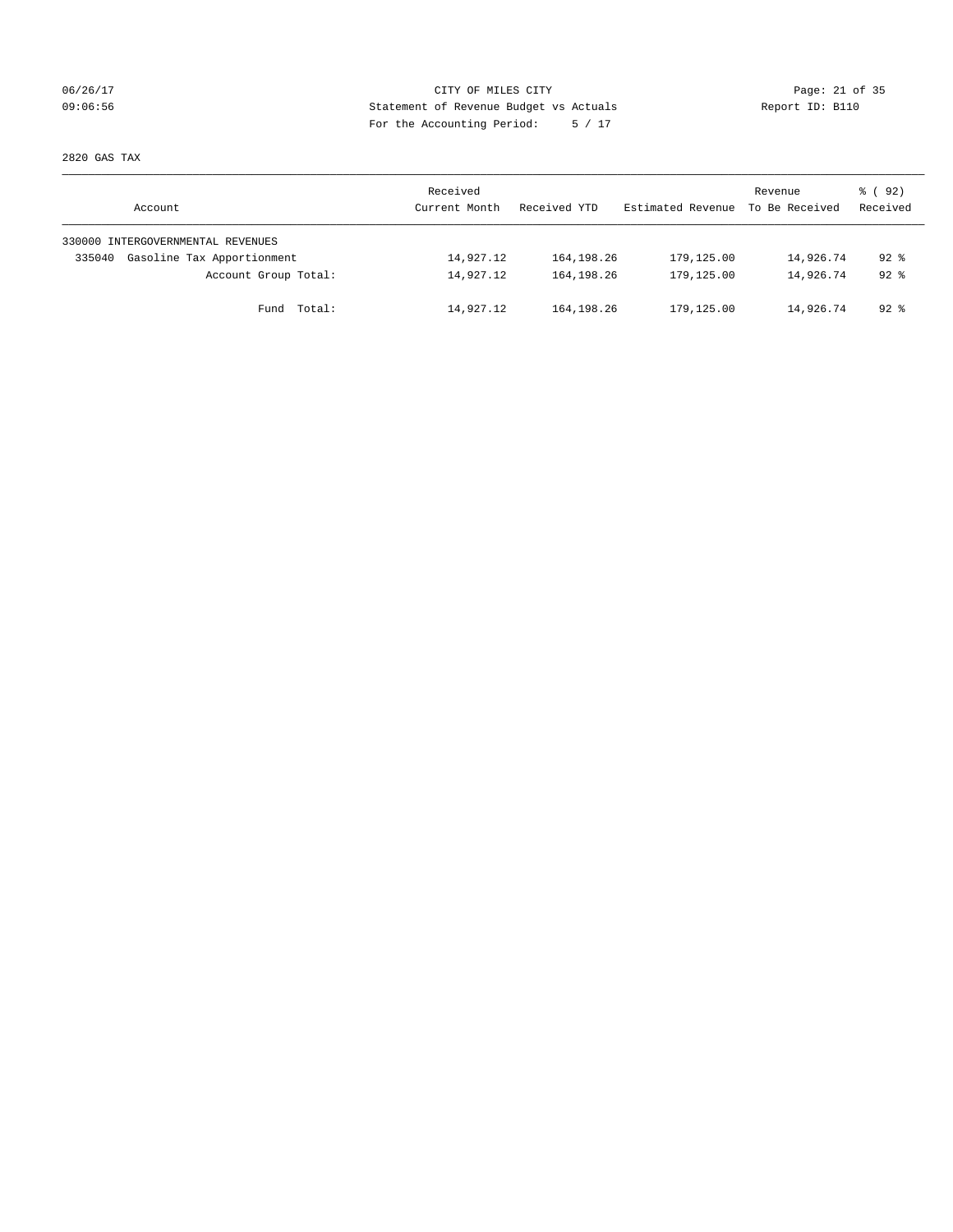## 06/26/17 Page: 22 of 35 09:06:56 Statement of Revenue Budget vs Actuals Report ID: B110 For the Accounting Period: 5 / 17

#### 2850 911 EMERGENCY

|        |                                   |        | Received      |              |                   | Revenue        | % (92)         |
|--------|-----------------------------------|--------|---------------|--------------|-------------------|----------------|----------------|
|        | Account                           |        | Current Month | Received YTD | Estimated Revenue | To Be Received | Received       |
|        | 330000 INTERGOVERNMENTAL REVENUES |        |               |              |                   |                |                |
| 334014 | Homeland Security Grant           |        | 0.00          | 0.00         | 105,000.00        | 105,000.00     | 0 <sup>8</sup> |
| 335080 | Basic 911 Funds                   |        | 0.00          | 76, 412.25   | 63,000.00         | $-13, 412.25$  | $121$ $%$      |
| 335081 | Enhanced 911 Funds                |        | 0.00          | 47,768.45    | 63,000.00         | 15, 231.55     | 76 %           |
| 335082 | 911 - WIRELESS FUNDS              |        | 0.00          | 57,847.28    | 75,000.00         | 17, 152. 72    | 77.8           |
|        | Account Group Total:              |        | 0.00          | 182,027.98   | 306,000.00        | 123,972.02     | 59 %           |
|        | 370000 INVESTMENT EARNINGS        |        |               |              |                   |                |                |
| 371010 | Investment Earnings               |        | 65.61         | 772.17       | 200.00            | $-572.17$      | $386$ $%$      |
|        | Account Group Total:              |        | 65.61         | 772.17       | 200.00            | $-572.17$      | 386 %          |
|        | Fund                              | Total: | 65.61         | 182,800.15   | 306,200.00        | 123,399.85     | $60*$          |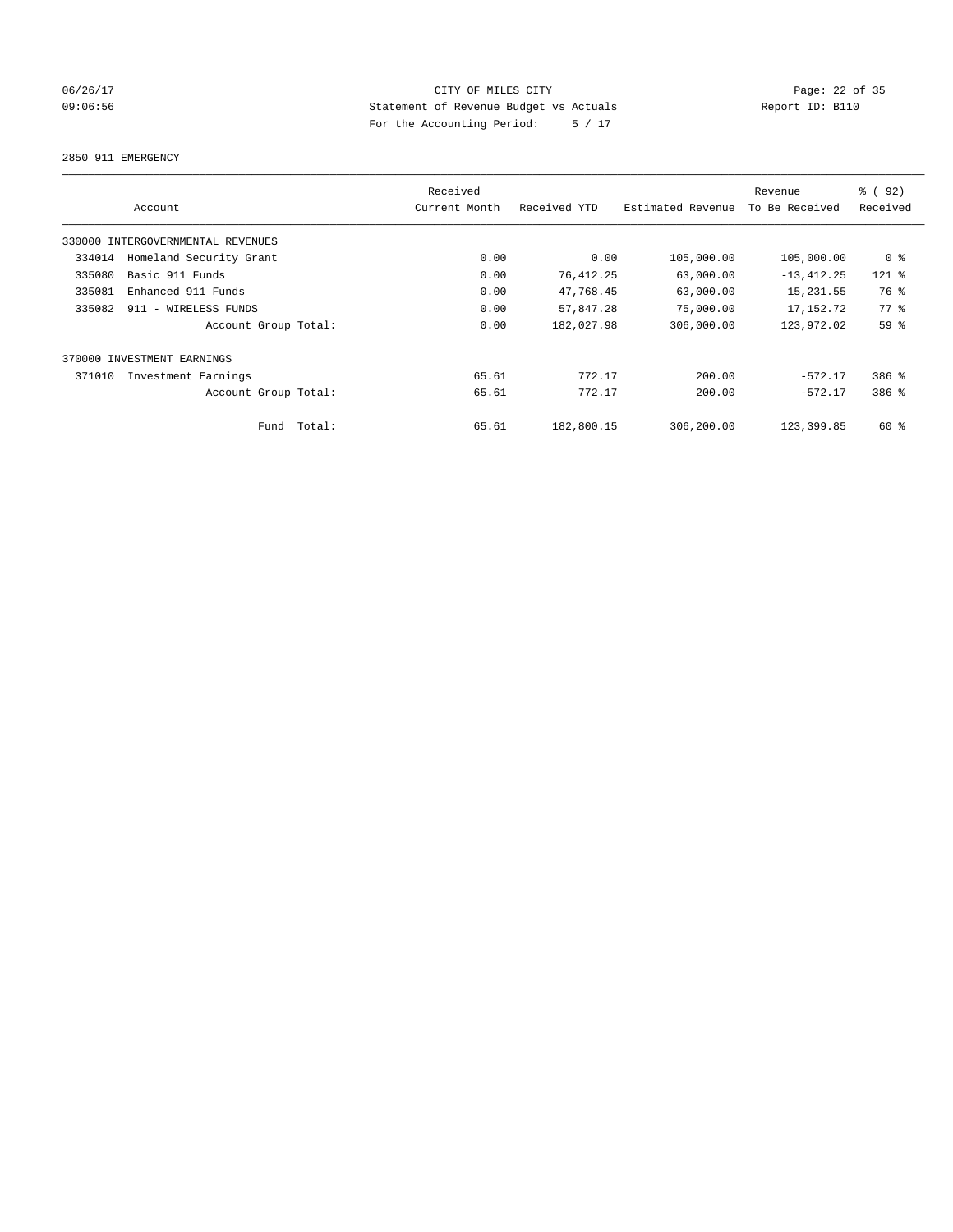## 06/26/17 Page: 23 of 35 09:06:56 Statement of Revenue Budget vs Actuals Report ID: B110 For the Accounting Period: 5 / 17

2880 LIBRARY GRANTS

|        | Account                           | Received<br>Current Month | Received YTD | Estimated Revenue | Revenue<br>To Be Received | % ( 92 )<br>Received |
|--------|-----------------------------------|---------------------------|--------------|-------------------|---------------------------|----------------------|
|        | 330000 INTERGOVERNMENTAL REVENUES |                           |              |                   |                           |                      |
| 334100 | Library - State Aid               | 0.00                      | 5,398.69     | 5,399.00          | 0.31                      | $100*$               |
| 334101 | HB#193-Interlibrary Loan Reimb    | 0.00                      | 0.00         | 5,000.00          | 5,000.00                  | 0 <sup>8</sup>       |
| 334105 | Sagebrush Fed/Coal Sev Tax        | 0.00                      | 4,897.19     | 4,793.00          | $-104.19$                 | $102$ %              |
|        | Account Group Total:              | 0.00                      | 10,295.88    | 15,192.00         | 4,896.12                  | 68 %                 |
|        | Total:<br>Fund                    | 0.00                      | 10,295.88    | 15,192.00         | 4,896.12                  | 68 %                 |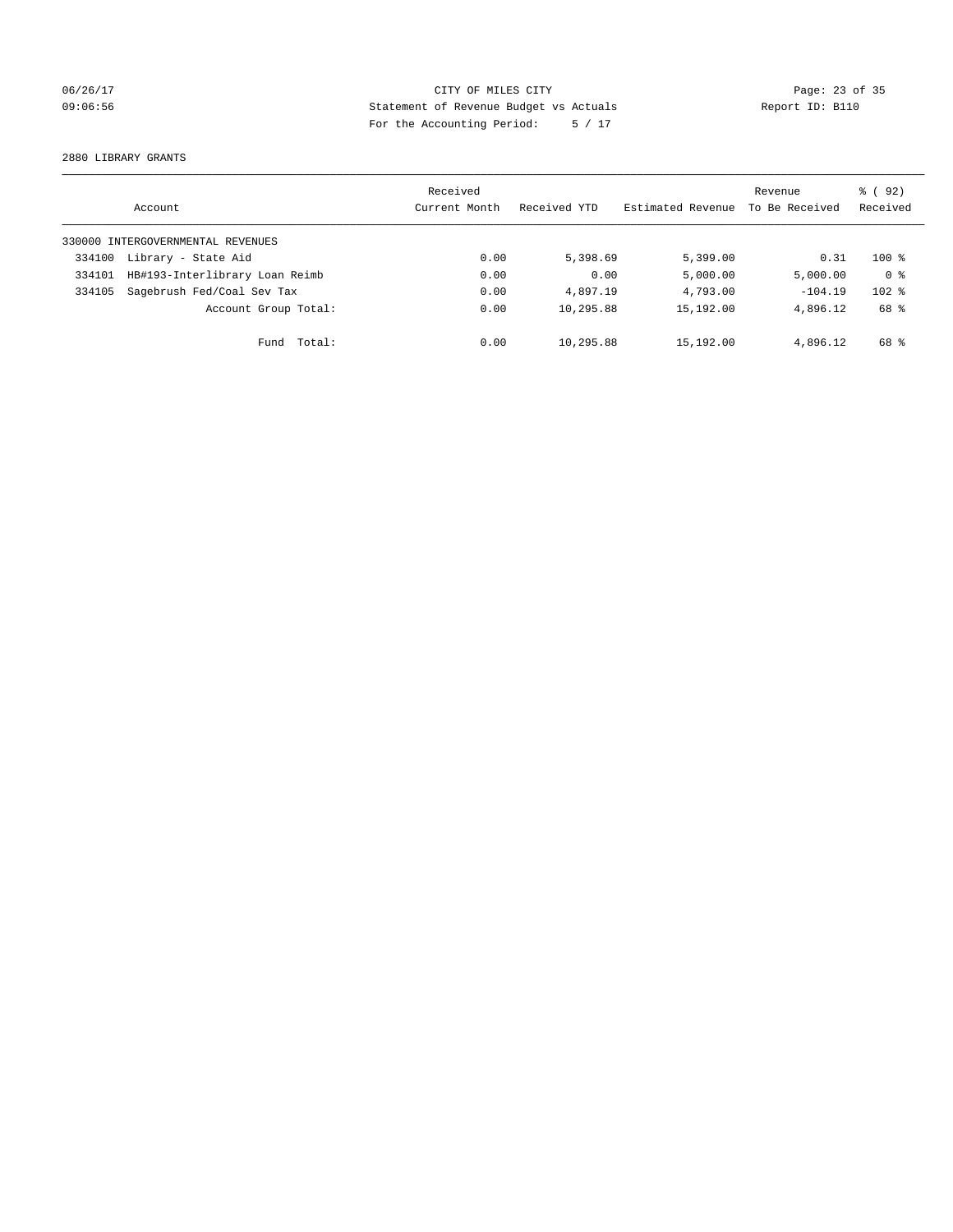## 06/26/17 Page: 24 of 35 09:06:56 Statement of Revenue Budget vs Actuals Report ID: B110 For the Accounting Period: 5 / 17

2935 Historic Preservation

|                                        | Received      |              |                   |                           | 8 (92)          |
|----------------------------------------|---------------|--------------|-------------------|---------------------------|-----------------|
| Account                                | Current Month | Received YTD | Estimated Revenue | Revenue<br>To Be Received | Received        |
| 330000 INTERGOVERNMENTAL REVENUES      |               |              |                   |                           |                 |
| 334000<br>State Grants                 | 2,750.00      | 5,500.00     | 5,500.00          | 0.00                      | $100*$          |
| Account Group Total:                   | 2,750.00      | 5,500.00     | 5,500.00          | 0.00                      | $100*$          |
| 340000 Charges for Services            |               |              |                   |                           |                 |
| 346080<br>Preservation Service Fees    | 525.00        | 525.00       | 1,200.00          | 675.00                    | 44 %            |
| Account Group Total:                   | 525.00        | 525.00       | 1,200.00          | 675.00                    | $44$ $%$        |
| 360000 MISCELLANEOUS REVENUE           |               |              |                   |                           |                 |
| 362020<br>MISC REVENUE                 | 1,147.50      | 1,222.50     | 0.00              | $-1, 222.50$              | $***$ $\approx$ |
| Contributions and Donations<br>365000  | 0.00          | 0.00         | 1,000.00          | 1,000.00                  | 0 <sup>8</sup>  |
| Account Group Total:                   | 1,147.50      | 1,222.50     | 1,000.00          | $-222.50$                 | $122$ $%$       |
| 380000 OTHER FINANCING SOURCES         |               |              |                   |                           |                 |
| Interfund Operating Transfer<br>383000 | 0.00          | 2,200.00     | 2,200.00          | 0.00                      | $100*$          |
| Account Group Total:                   | 0.00          | 2,200.00     | 2,200.00          | 0.00                      | $100*$          |
| Fund Total:                            | 4,422.50      | 9,447.50     | 9,900.00          | 452.50                    | 95%             |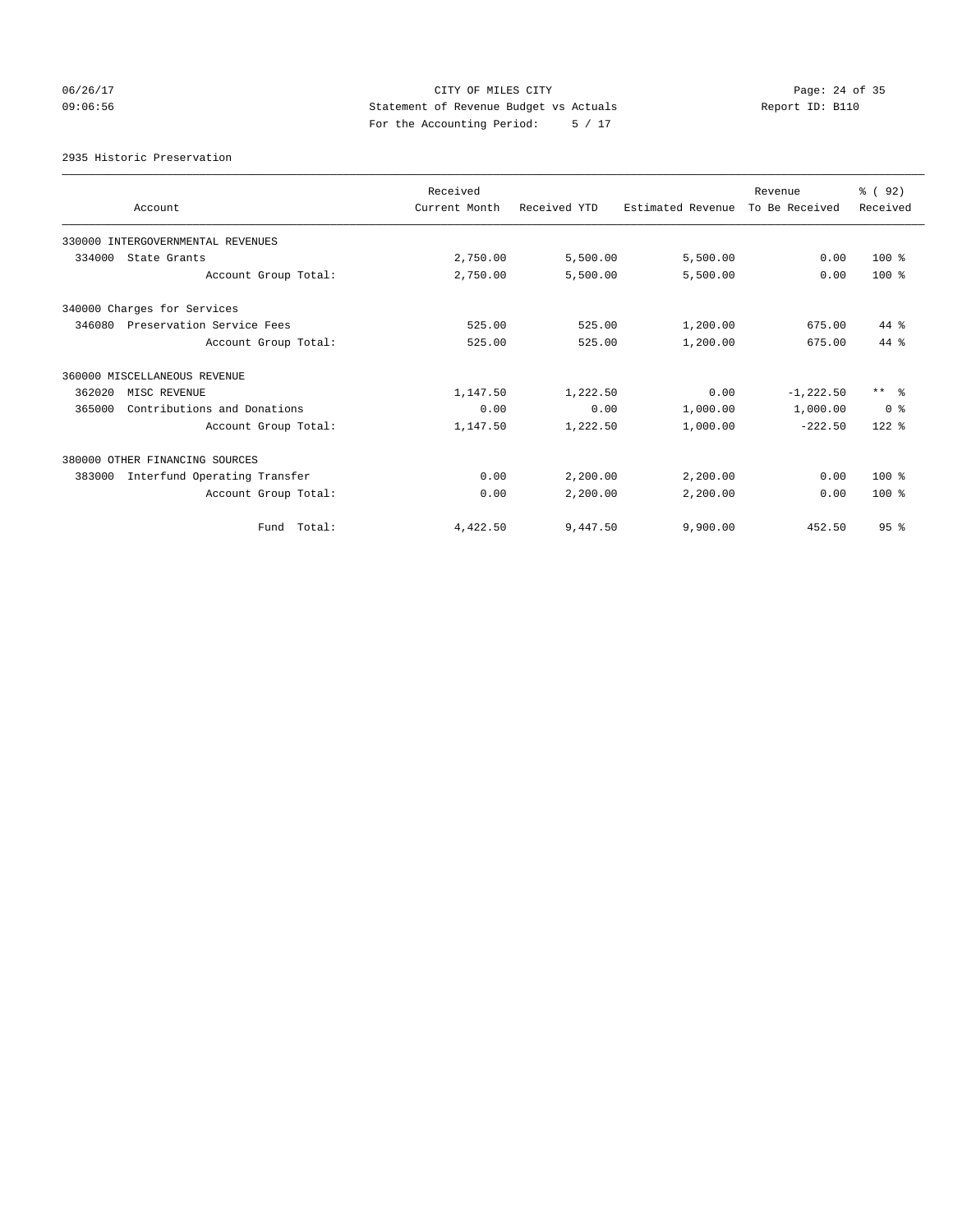## 06/26/17 Page: 25 of 35 09:06:56 Statement of Revenue Budget vs Actuals Report ID: B110 For the Accounting Period: 5 / 17

## 2985 RETIRED SENIOR VOLUNTEER PROG (RSVP)

|                                      | Received      |              |                   | Revenue        | % (92)          |
|--------------------------------------|---------------|--------------|-------------------|----------------|-----------------|
| Account                              | Current Month | Received YTD | Estimated Revenue | To Be Received | Received        |
| INTERGOVERNMENTAL REVENUES<br>330000 |               |              |                   |                |                 |
| RSVP-Fallon/Custer<br>331166         | 6,093.77      | 63, 415.96   | 82,412.00         | 18,996.04      | $77*$           |
| Account Group Total:                 | 6,093.77      | 63, 415.96   | 82,412.00         | 18,996.04      | 77.8            |
| 360000 MISCELLANEOUS REVENUE         |               |              |                   |                |                 |
| 362020<br>MISC REVENUE               | 1,015.00      | 19,343.46    | 17,808.21         | $-1, 535.25$   | $109$ %         |
| Account Group Total:                 | 1,015.00      | 19,343.46    | 17,808.21         | $-1, 535.25$   | $109$ %         |
| 370000<br>INVESTMENT EARNINGS        |               |              |                   |                |                 |
| 371010<br>Investment Earnings        | 10.94         | 68.77        | 0.00              | $-68.77$       | $***$ $\approx$ |
| Account Group Total:                 | 10.94         | 68.77        | 0.00              | $-68.77$       | $***$ $\approx$ |
| Fund Total:                          | 7,119.71      | 82,828.19    | 100,220.21        | 17,392.02      | 83%             |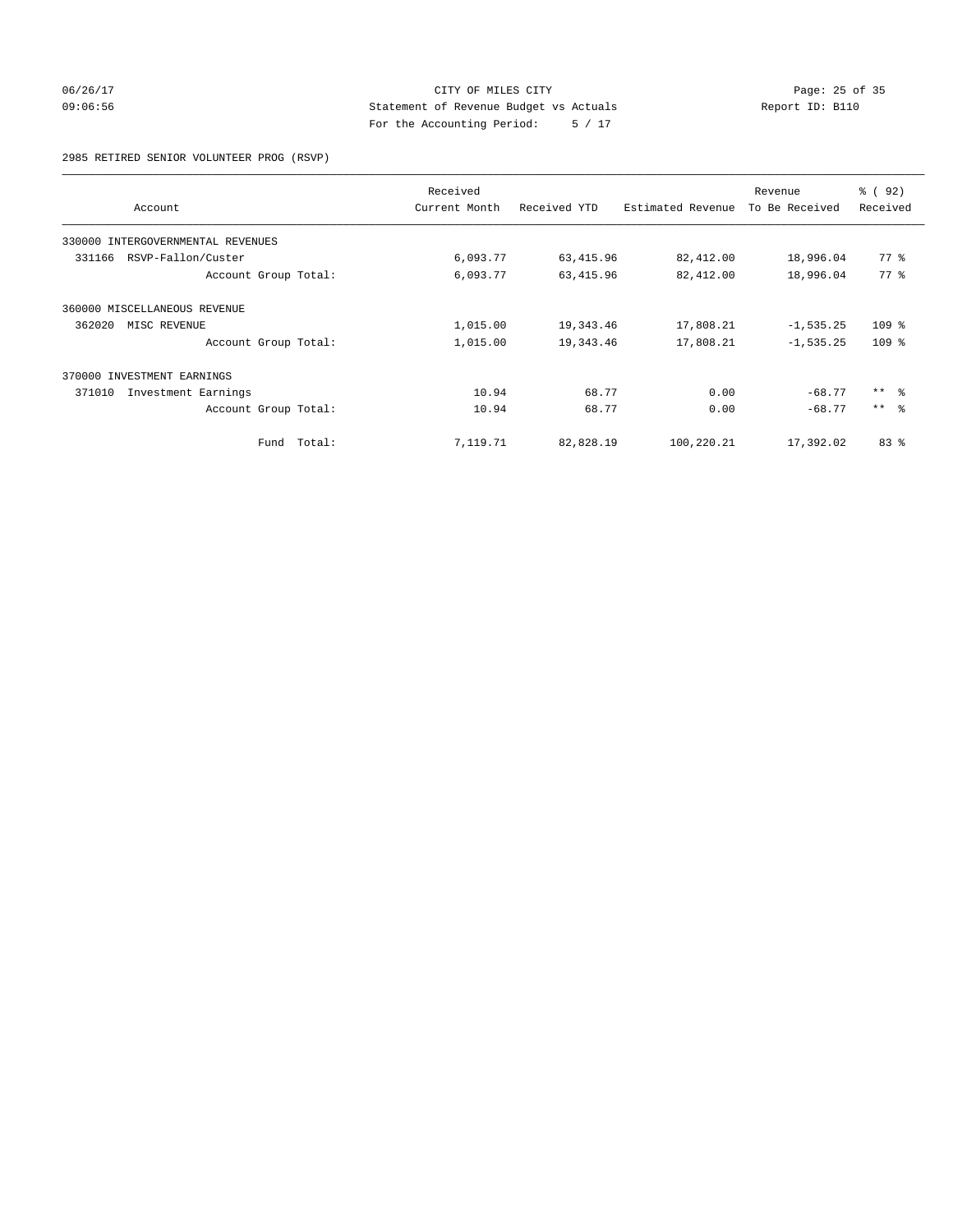## 06/26/17 Page: 26 of 35 09:06:56 Statement of Revenue Budget vs Actuals Report ID: B110 For the Accounting Period: 5 / 17

### 3400 SID REVOLVING FUND

| Account                                | Received<br>Current Month | Received YTD | Estimated Revenue | Revenue<br>To Be Received | 8 (92)<br>Received |
|----------------------------------------|---------------------------|--------------|-------------------|---------------------------|--------------------|
| 380000 OTHER FINANCING SOURCES         |                           |              |                   |                           |                    |
| Interfund Operating Transfer<br>383000 | 0.00                      | 2,985.00     | 0.00              | $-2.985.00$               | $***$ %            |
| Account Group Total:                   | 0.00                      | 2,985.00     | 0.00              | $-2.985.00$               | $***$ %            |
| Fund Total:                            | 0.00                      | 2,985.00     | 0.00              | $-2,985.00$               | $***$ %            |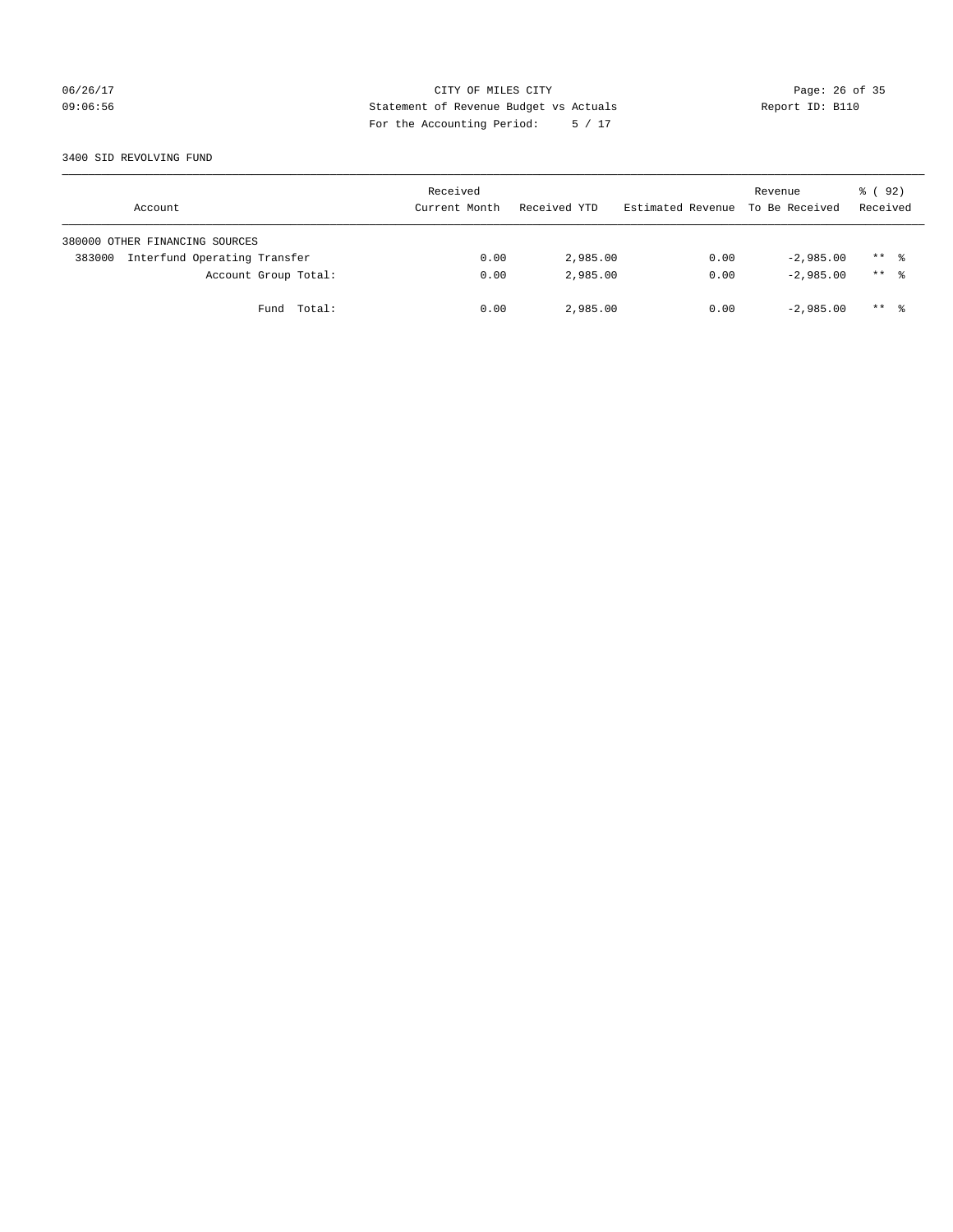06/26/17 Page: 27 of 35 09:06:56 Statement of Revenue Budget vs Actuals Report ID: B110 For the Accounting Period: 5 / 17

3670 SID 211

| Account                                           | Received<br>Current Month | Received YTD | Estimated Revenue | Revenue<br>To Be Received | 8 (92)<br>Received  |
|---------------------------------------------------|---------------------------|--------------|-------------------|---------------------------|---------------------|
| 360000 MISCELLANEOUS REVENUE                      |                           |              |                   |                           |                     |
| Bond Principal and Interest Assessments<br>363020 | 994.95                    | 18,592.04    | 4,551.00          | $-14,041.04$              | $409$ $\frac{8}{3}$ |
| Account Group Total:                              | 994.95                    | 18,592.04    | 4,551.00          | $-14.041.04$              | $409$ $%$           |
| Total:<br>Fund                                    | 994.95                    | 18,592.04    | 4,551.00          | $-14.041.04$              | $409$ %             |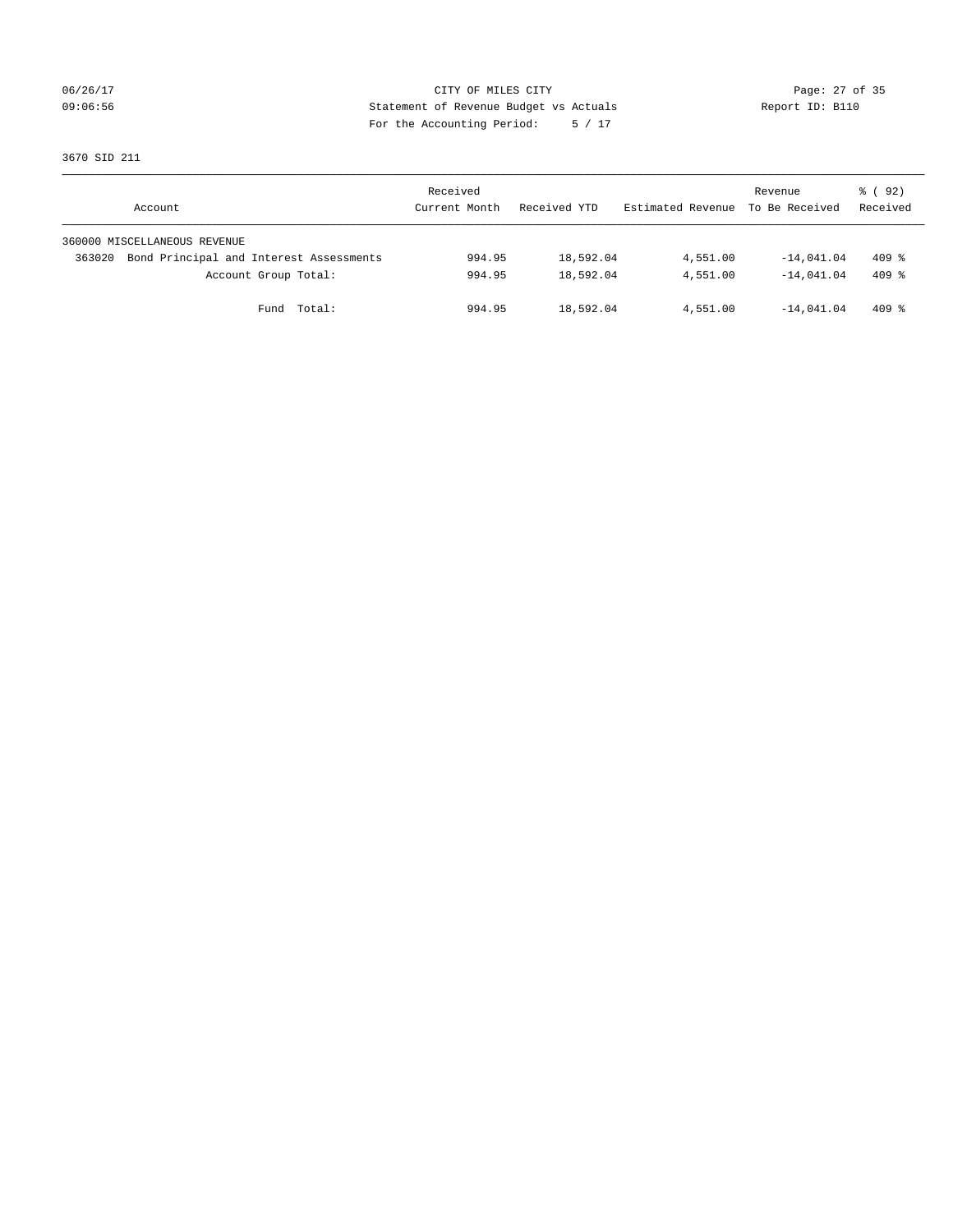06/26/17 Page: 28 of 35 09:06:56 Statement of Revenue Budget vs Actuals Report ID: B110 For the Accounting Period: 5 / 17

# 4000 General Fund Capitol Improvement Fund

|                                        |                      | Received      |              |                   | Revenue        | 8 (92)              |
|----------------------------------------|----------------------|---------------|--------------|-------------------|----------------|---------------------|
| Account                                |                      | Current Month | Received YTD | Estimated Revenue | To Be Received | Received            |
| 370000 INVESTMENT EARNINGS             |                      |               |              |                   |                |                     |
| Investment Earnings<br>371010          |                      | 59.40         | 458.84       | 0.00              | $-458.84$      | $***$ $\frac{6}{3}$ |
|                                        | Account Group Total: | 59.40         | 458.84       | 0.00              | $-458.84$      | $***$ $\approx$     |
| 380000 OTHER FINANCING SOURCES         |                      |               |              |                   |                |                     |
| Interfund Operating Transfer<br>383000 |                      | 0.00          | 77,000.00    | 77,000.00         | 0.00           | $100*$              |
|                                        | Account Group Total: | 0.00          | 77,000.00    | 77,000.00         | 0.00           | $100*$              |
|                                        | Total:<br>Fund       | 59.40         | 77,458.84    | 77,000.00         | $-458.84$      | $101$ %             |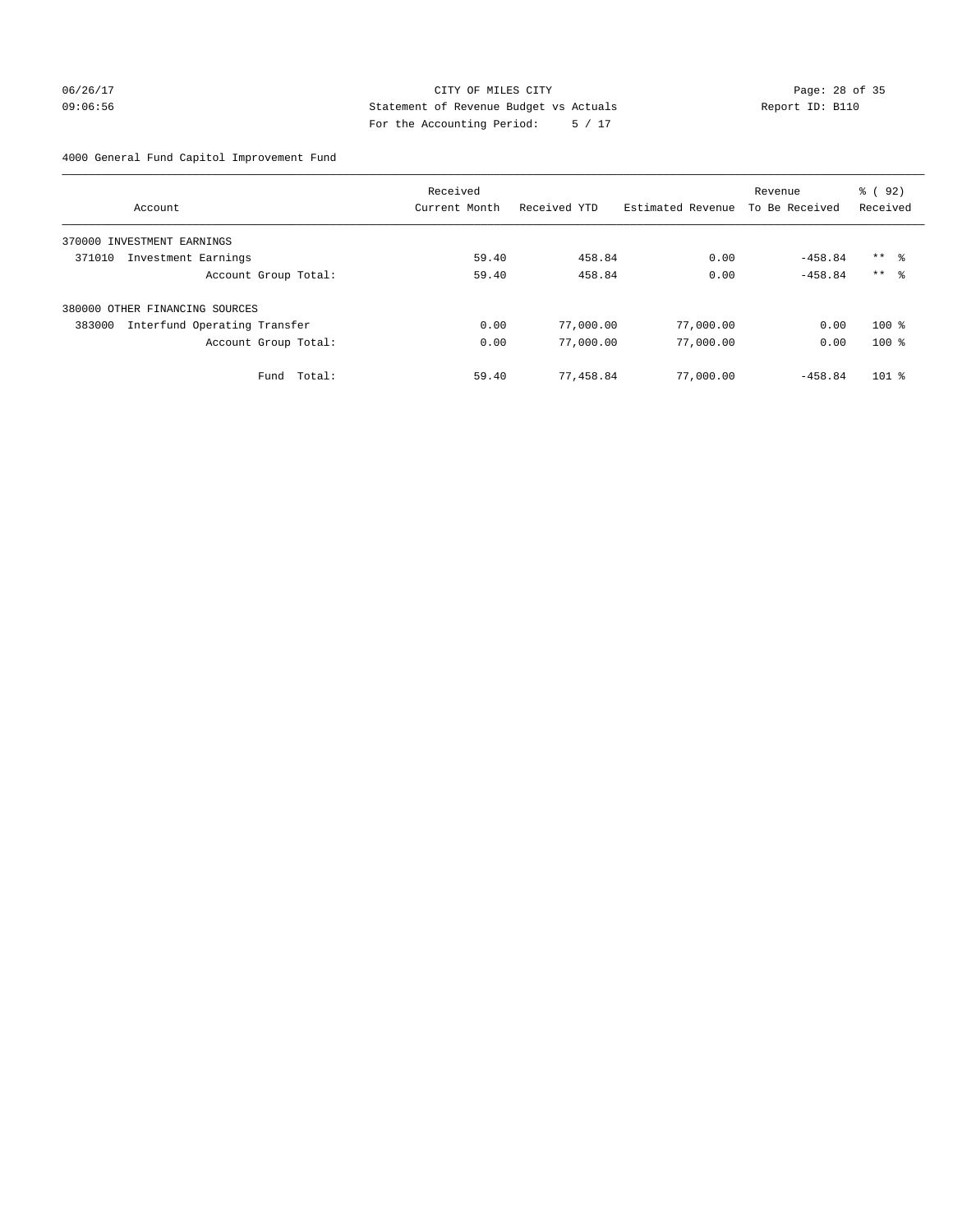## 06/26/17 Page: 29 of 35 09:06:56 Statement of Revenue Budget vs Actuals Report ID: B110 For the Accounting Period: 5 / 17

4056 Airport- Capital Improvement Plan

|        |                                    | Received      |              |                   | Revenue        | % (92)              |
|--------|------------------------------------|---------------|--------------|-------------------|----------------|---------------------|
|        | Account                            | Current Month | Received YTD | Estimated Revenue | To Be Received | Received            |
|        | 340000 Charges for Services        |               |              |                   |                |                     |
| 343018 | Sale of Street & Roadway Materials | 0.00          | 1,000.00     | 1,000.00          | 0.00           | $100$ %             |
| 343065 | Building Rentals                   | 0.00          | 0.00         | 10,200.00         | 10,200.00      | 0 <sup>8</sup>      |
| 343067 | Other - Miscellaneous              | 0.00          | 29.12        | 0.00              | $-29.12$       | $***$ $\approx$     |
| 343069 | Ag Contract                        | 0.00          | 7,750.00     | 1,000.00          | $-6,750.00$    | $775$ $\frac{6}{5}$ |
|        | Account Group Total:               | 0.00          | 8,779.12     | 12,200.00         | 3,420.88       | $72$ $%$            |
|        | 360000 MISCELLANEOUS REVENUE       |               |              |                   |                |                     |
| 361010 | Land Rental                        | 0.00          | 2,560.00     | 50,000.00         | 47,440.00      | 5 <sup>8</sup>      |
|        | Account Group Total:               | 0.00          | 2,560.00     | 50,000.00         | 47,440.00      | 5 <sup>°</sup>      |
|        | Total:<br>Fund                     | 0.00          | 11,339.12    | 62,200.00         | 50,860.88      | 18 <sup>8</sup>     |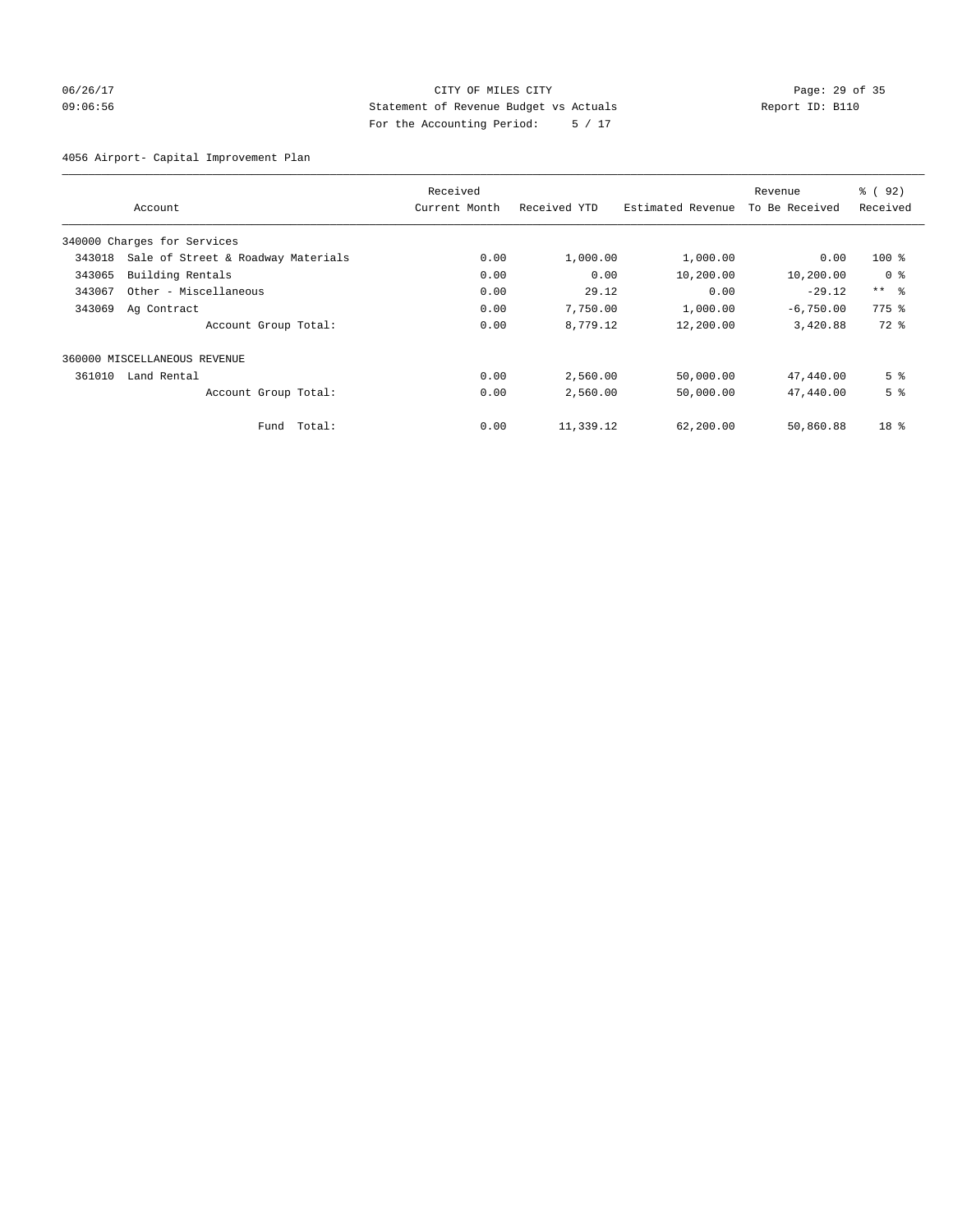06/26/17 Page: 30 of 35 09:06:56 Statement of Revenue Budget vs Actuals Report ID: B110 For the Accounting Period: 5 / 17

4060 CAPITAL IMPROV-PUBLIC WORKS

|        |                                    | Received      |              |                   | Revenue        | 8 (92)          |
|--------|------------------------------------|---------------|--------------|-------------------|----------------|-----------------|
|        | Account                            | Current Month | Received YTD | Estimated Revenue | To Be Received | Received        |
|        | 320000 LICENSES AND PERMITS        |               |              |                   |                |                 |
| 323040 | Other Miscellaneous Permits        | 562.79        | 2,787.79     | 3,000.00          | 212.21         | $93$ $%$        |
|        | Account Group Total:               | 562.79        | 2,787.79     | 3,000.00          | 212.21         | 93 <sup>8</sup> |
|        | 340000 Charges for Services        |               |              |                   |                |                 |
| 343014 | Street Cleaning                    | 0.00          | 1,140.00     | 8,490.00          | 7,350.00       | $13*$           |
| 343016 | Prkg Vio/Off Str-Impnd Fees        | 40.00         | 940.00       | 500.00            | $-440.00$      | 188 %           |
| 343018 | Sale of Street & Roadway Materials | 0.00          | 2,694.00     | 1,000.00          | $-1,694.00$    | $269$ $%$       |
|        | Account Group Total:               | 40.00         | 4,774.00     | 9,990.00          | 5,216.00       | $48*$           |
|        | 370000 INVESTMENT EARNINGS         |               |              |                   |                |                 |
| 371010 | Investment Earnings                | 249.21        | 1,652.91     | 0.00              | $-1,652.91$    | $***$ $\approx$ |
|        | Account Group Total:               | 249.21        | 1,652.91     | 0.00              | $-1.652.91$    | $***$ $\approx$ |
|        | 380000 OTHER FINANCING SOURCES     |               |              |                   |                |                 |
| 383000 | Interfund Operating Transfer       | 0.00          | 75,000.00    | 139,897.00        | 64,897.00      | 54%             |
|        | Account Group Total:               | 0.00          | 75,000.00    | 139,897.00        | 64,897.00      | 54 %            |
|        | Total:<br>Fund                     | 852.00        | 84, 214.70   | 152,887.00        | 68,672.30      | 55%             |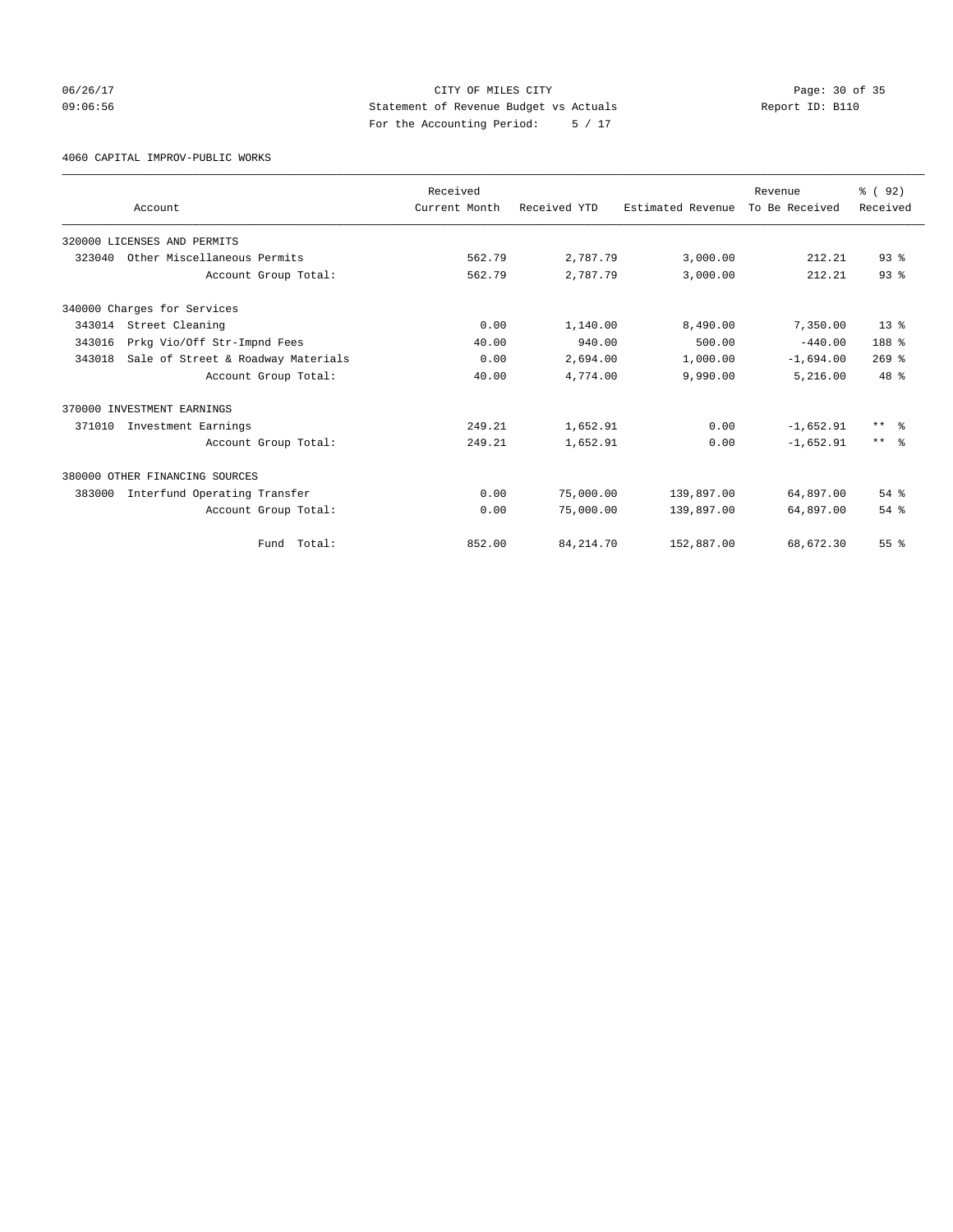## 06/26/17 Page: 31 of 35 09:06:56 Statement of Revenue Budget vs Actuals Report ID: B110 For the Accounting Period: 5 / 17

5210 WATER UTILITY

|        | Account                                     | Received<br>Current Month | Received YTD | Estimated Revenue | Revenue<br>To Be Received | % (92)<br>Received  |
|--------|---------------------------------------------|---------------------------|--------------|-------------------|---------------------------|---------------------|
|        | 330000 INTERGOVERNMENTAL REVENUES           |                           |              |                   |                           |                     |
|        |                                             |                           | 22,055.86    | 0.00              | $-22,055.86$              | $\star\star$<br>- 옹 |
|        | 331041 Economic Development Act-Water Study | 0.00                      |              |                   |                           |                     |
|        | Account Group Total:                        | 0.00                      | 22,055.86    | 0.00              | $-22,055.86$              | ** %                |
|        | 340000 Charges for Services                 |                           |              |                   |                           |                     |
| 343021 | Metered Water Sales                         | 157,533.49                | 1,827,707.77 | 1,843,758.00      | 16,050.23                 | $99*$               |
| 343022 | Unmetered Water Sales/Chrgoffs              | 150.48                    | 613.81       | 1,600.00          | 986.19                    | 38 %                |
| 343023 | Bulk Water Sales                            | 21.16                     | 7,032.52     | 6,000.00          | $-1,032.52$               | $117*$              |
| 343024 | Sales of Water Materials & Supplies         | 0.00                      | 260.00       | 0.00              | $-260.00$                 | $***$ $%$           |
| 343025 | Hookup Fee                                  | 600.00                    | 11,640.00    | 8,000.00          | $-3,640.00$               | 146 %               |
| 343026 | Water Install/Tap Chrgs/Labor               | $-46.35$                  | 15,092.87    | 4,000.00          | $-11,092.87$              | $377*$              |
| 343027 | Chg for Wtr Dept. Serv                      | 550.00                    | 13,640.00    | 0.00              | $-13,640.00$              | ** %                |
| 343029 | Curb Stop Replacement Fee                   | 3,597.00                  | 39,761.00    | 42,500.00         | 2,739.00                  | $94$ $%$            |
| 343039 | Custer Co w/s District (Water Study)        | 0.00                      | 7,500.00     | 0.00              | $-7,500.00$               | $***$ $%$           |
|        | Account Group Total:                        | 162,405.78                | 1,923,247.97 | 1,905,858.00      | $-17.389.97$              | $101*$              |
|        | 360000 MISCELLANEOUS REVENUE                |                           |              |                   |                           |                     |
| 362020 | MISC REVENUE                                | 0.00                      | 65.00        | 1,000.00          | 935.00                    | 7 %                 |
| 367000 | Sale of Junk or Salvage                     | 2,093.00                  | 2,093.00     | 0.00              | $-2,093.00$               | $***$ $\frac{6}{5}$ |
|        | Account Group Total:                        | 2,093.00                  | 2,158.00     | 1,000.00          | $-1, 158.00$              | $216$ %             |
|        | 370000 INVESTMENT EARNINGS                  |                           |              |                   |                           |                     |
|        | 371010 Investment Earnings                  | 4,176.69                  | 30,618.29    | 6,000.00          | $-24,618.29$              | $510*$              |
|        | Account Group Total:                        | 4,176.69                  | 30,618.29    | 6,000.00          | $-24,618.29$              | 510 %               |
|        | Fund Total:                                 | 168,675.47                | 1,978,080.12 | 1,912,858.00      | $-65, 222.12$             | 103 <sub>8</sub>    |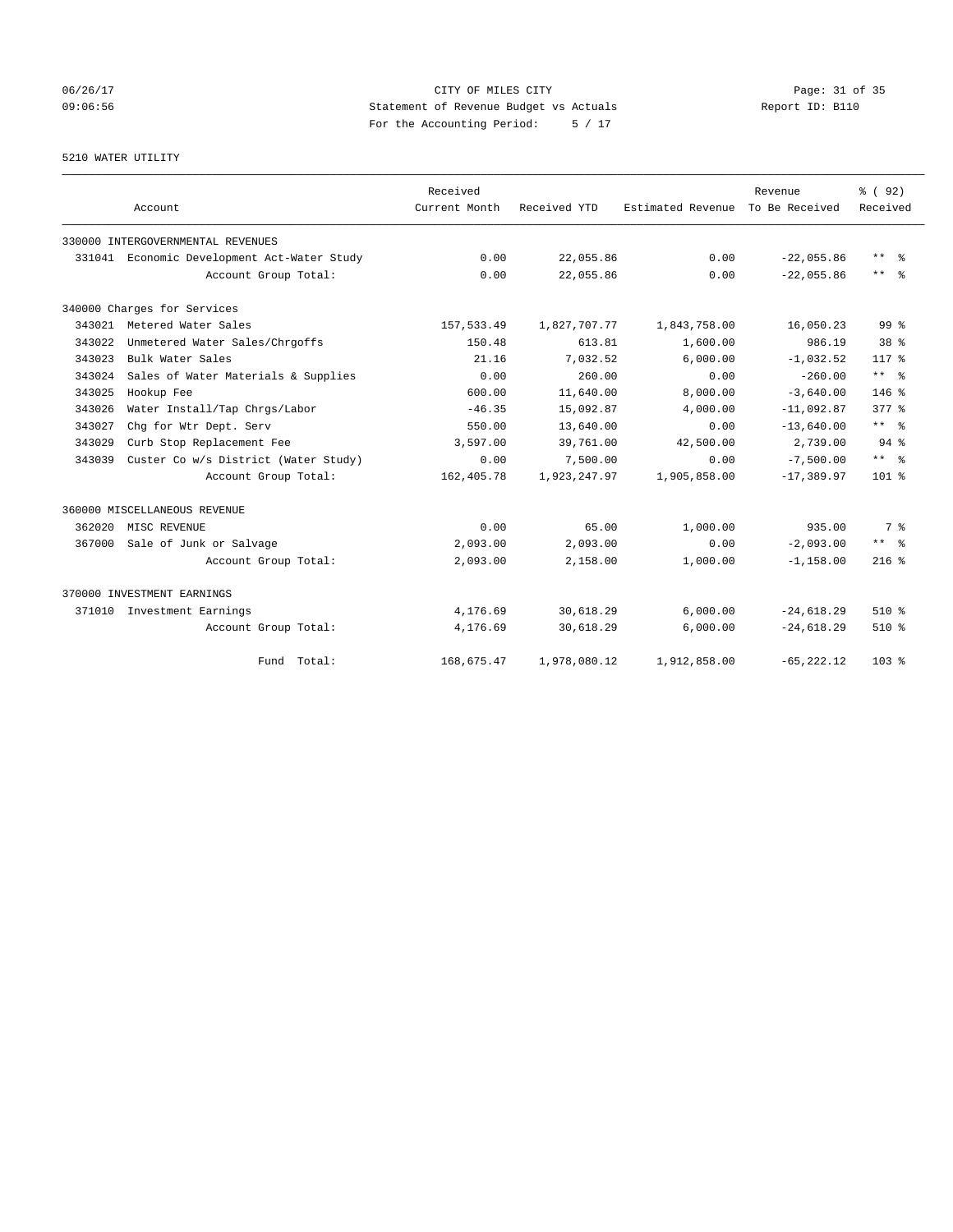## 06/26/17 Page: 32 of 35 09:06:56 Statement of Revenue Budget vs Actuals Report ID: B110 For the Accounting Period: 5 / 17

## 5310 SEWER UTILITY

|        |                                         | Received      |              |                   | Revenue        | % ( 92)                 |
|--------|-----------------------------------------|---------------|--------------|-------------------|----------------|-------------------------|
|        | Account                                 | Current Month | Received YTD | Estimated Revenue | To Be Received | Received                |
|        | 330000 INTERGOVERNMENTAL REVENUES       |               |              |                   |                |                         |
| 331991 | Federal Stimulus                        | 0.00          | 400,000.00   | 0.00              | $-400,000.00$  | $***$<br>ഀ              |
| 334120 | TSEP Grant                              | 0.00          | 340,000.00   | 500,000.00        | 160,000.00     | 68 %                    |
| 334121 | DNRC GRANTS                             | 0.00          | 0.00         | 50,000.00         | 50,000.00      | 0 <sup>8</sup>          |
| 334122 | Renewable Resource Grant                | 0.00          | 0.00         | 50,000.00         | 50,000.00      | 0 <sup>8</sup>          |
|        | Account Group Total:                    | 0.00          | 740,000.00   | 600,000.00        | $-140,000.00$  | $123$ $%$               |
|        | 340000 Charges for Services             |               |              |                   |                |                         |
| 341075 | Serv/Cnty-Interlocal Agmt               | 0.00          | 1,147.50     | 0.00              | $-1, 147.50$   | $***$ $=$ $\frac{6}{5}$ |
| 343031 | Sewer Service Charges                   | 163,814.39    | 1,821,245.48 | 2,038,010.00      | 216,764.52     | 89 %                    |
| 343032 | Sewer Installation Charges/Chrgoffs     | 82.39         | 377.99       | 1,000.00          | 622.01         | 38 <sup>8</sup>         |
| 343033 | Hookup Fee                              | 600.00        | 2,520.00     | 4,000.00          | 1,480.00       | 63 %                    |
| 343034 | Treatment Facilities Fees               | 65.00         | 1,590.00     | 2,000.00          | 410.00         | $80*$                   |
| 343036 | Miscellaneous Sewer Revenue (Labor)     | 147.00        | 4,783.19     | 1,000.00          | $-3,783.19$    | 478 %                   |
| 343037 | Baker Road Etc.                         | 1,006.31      | 11,010.70    | 6, 200.00         | $-4,810.70$    | $178$ %                 |
| 343039 | Custer Co w/s District (Water Study)    | 0.00          | 7,500.00     | 0.00              | $-7,500.00$    | $***$ $=$ $\frac{6}{5}$ |
|        | Account Group Total:                    | 165,715.09    | 1,850,174.86 | 2,052,210.00      | 202,035.14     | $90*$                   |
|        | 360000 MISCELLANEOUS REVENUE            |               |              |                   |                |                         |
| 361010 | Land Rental                             | 0.00          | 75.90        | 1,600.00          | 1,524.10       | 5 <sup>8</sup>          |
| 362020 | MISC REVENUE                            | 0.00          | 0.00         | 3,000.00          | 3,000.00       | 0 <sup>8</sup>          |
| 367000 | Sale of Junk or Salvage                 | 2,094.00      | 2,094.00     | 0.00              | $-2,094.00$    | ** 왕                    |
|        | Account Group Total:                    | 2,094.00      | 2,169.90     | 4,600.00          | 2,430.10       | 47 %                    |
|        | 370000 INVESTMENT EARNINGS              |               |              |                   |                |                         |
|        | 371010 Investment Earnings              | 876.08        | 5, 474.13    | 500.00            | $-4, 974.13$   | $***$ $_{8}$            |
|        | Account Group Total:                    | 876.08        | 5, 474.13    | 500.00            | $-4,974.13$    | $***$ $%$               |
|        | 380000 OTHER FINANCING SOURCES          |               |              |                   |                |                         |
|        | 381070 Proceeds/Loans/Intercap 016-2015 | 0.00          | 429,657.00   | 6, 200, 000.00    | 5,770,343.00   | 7 %                     |
|        | Account Group Total:                    | 0.00          | 429,657.00   | 6, 200, 000.00    | 5,770,343.00   | 7 %                     |
|        | Fund Total:                             | 168,685.17    | 3,027,475.89 | 8,857,310.00      | 5,829,834.11   | $34$ $%$                |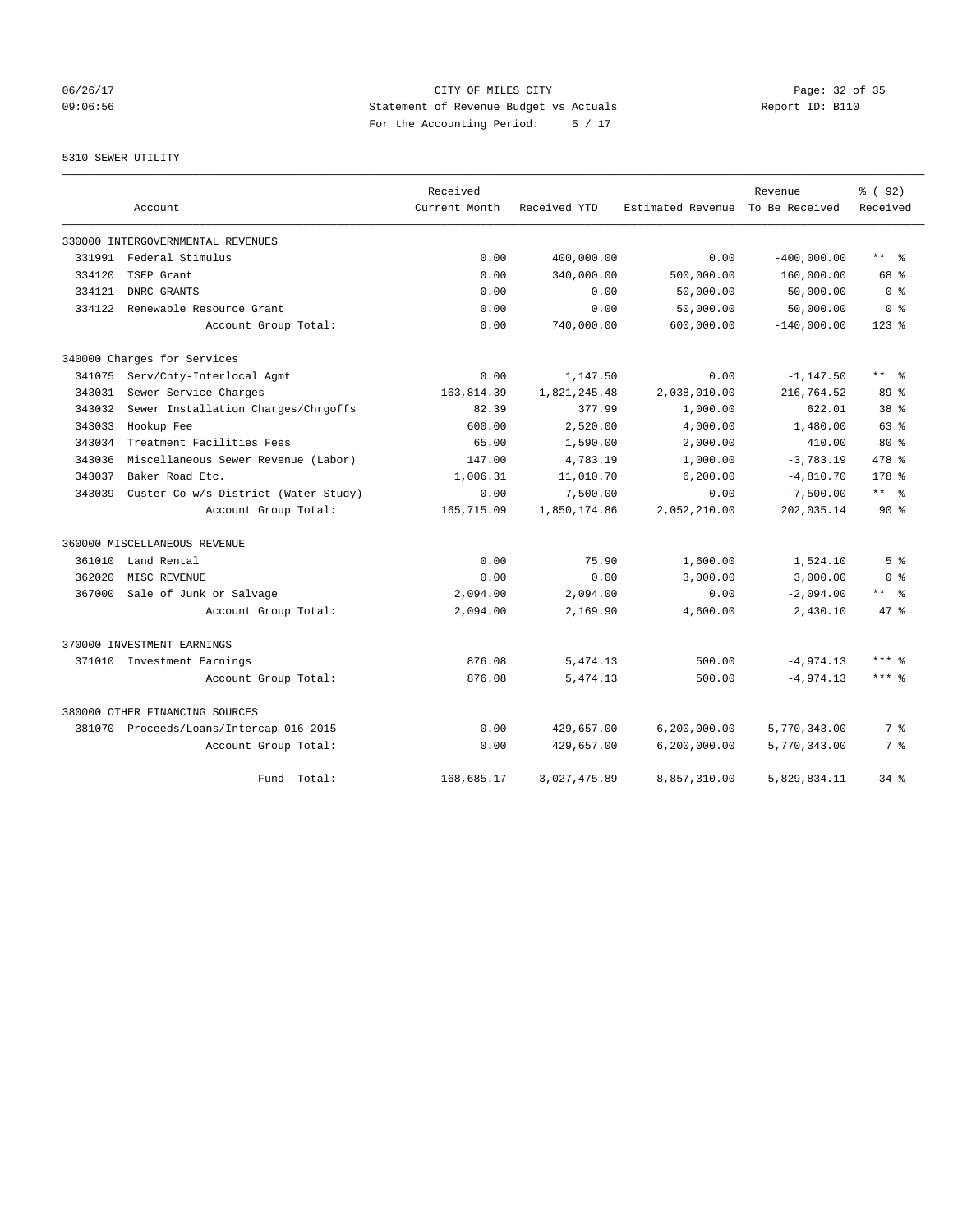## 06/26/17 Page: 33 of 35 09:06:56 Statement of Revenue Budget vs Actuals Report ID: B110 For the Accounting Period: 5 / 17

5510 AMBULANCE FUND

|              |                                            | Received      |              |                   | Revenue        | % (92)           |
|--------------|--------------------------------------------|---------------|--------------|-------------------|----------------|------------------|
|              | Account                                    | Current Month | Received YTD | Estimated Revenue | To Be Received | Received         |
| 310000 TAXES |                                            |               |              |                   |                |                  |
| 311010       | Real Property Taxes                        | 3,118.14      | 8,064.65     | 8,366.00          | 301.35         | 96 <sup>8</sup>  |
| 311020       | Personal Property Taxes                    | 24.37         | 41.82        | 273.00            | 231.18         | 15 <sup>8</sup>  |
| 312000       | Penalty & Interest on Delinquent Taxes     | 1.47          | 9.08         | 30.00             | 20.92          | $30*$            |
|              | Account Group Total:                       | 3, 143.98     | 8,115.55     | 8,669.00          | 553.45         | 94.8             |
|              | 330000 INTERGOVERNMENTAL REVENUES          |               |              |                   |                |                  |
|              | 331040 Medicaid Supplemental Program-State | 0.00          | 12,591.28    | 6,398.00          | $-6, 193.28$   | 197 <sub>8</sub> |
|              | Account Group Total:                       | 0.00          | 12,591.28    | 6,398.00          | $-6, 193.28$   | 197 <sub>8</sub> |
|              | 340000 Charges for Services                |               |              |                   |                |                  |
| 341075       | Serv/Cnty-Interlocal Agmt                  | 0.00          | 25, 467.50   | 72,000.00         | 46,532.50      | 35 <sup>8</sup>  |
| 342026       | Ambulance Charges                          | 79,543.85     | 690, 337.90  | 830,000.00        | 139,662.10     | 83%              |
| 342027       | Ambulance Standby                          | 1,625.00      | 5,220.00     | 5.000.00          | $-220.00$      | $104$ %          |
|              | Account Group Total:                       | 81,168.85     | 721,025.40   | 907,000.00        | 185,974.60     | 79 %             |
|              | 360000 MISCELLANEOUS REVENUE               |               |              |                   |                |                  |
| 362020       | MISC REVENUE                               | 0.00          | 513.21       | 0.00              | $-513.21$      | $***$ $ -$       |
| 366010       | Misc- From Charge off Accts                | 2,013.91      | 4,622.86     | 2,500.00          | $-2,122.86$    | 185 <sup>8</sup> |
|              | Account Group Total:                       | 2,013.91      | 5,136.07     | 2,500.00          | $-2,636.07$    | $205$ %          |
|              | 380000 OTHER FINANCING SOURCES             |               |              |                   |                |                  |
| 381070       | Proceeds/Loans/Intercap 016-2015           | 0.00          | 0.00         | 230,000.00        | 230,000.00     | 0 <sup>8</sup>   |
|              | Account Group Total:                       | 0.00          | 0.00         | 230,000.00        | 230,000.00     | 0 <sup>8</sup>   |
|              | Fund Total:                                | 86, 326.74    | 746,868.30   | 1,154,567.00      | 407,698.70     | 65 %             |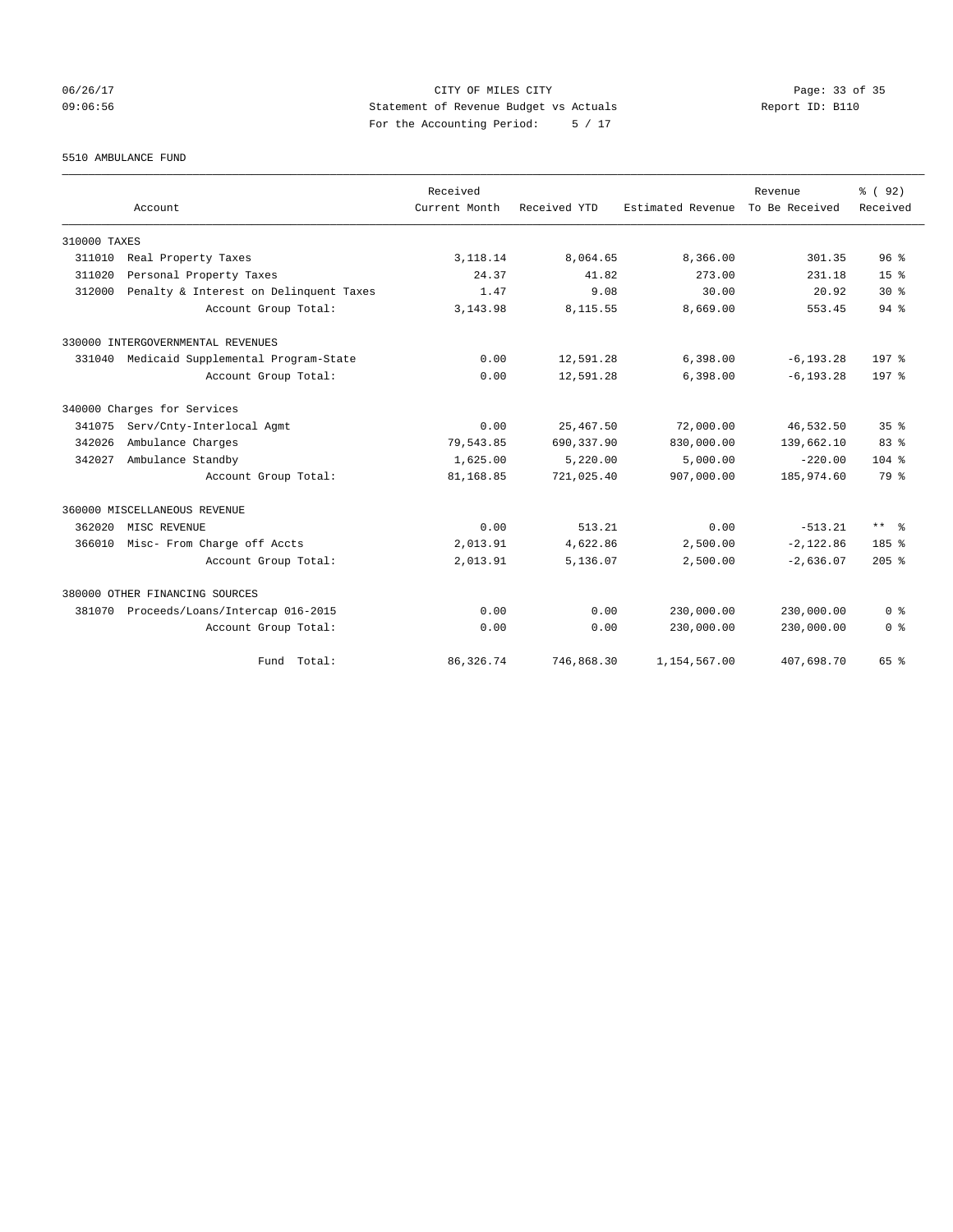06/26/17 Page: 34 of 35 09:06:56 Statement of Revenue Budget vs Actuals Report ID: B110 For the Accounting Period: 5 / 17

5610 AIRPORT OPERATING

|              |                                        | Received      |              |                                  | Revenue      | % (92)                  |
|--------------|----------------------------------------|---------------|--------------|----------------------------------|--------------|-------------------------|
|              | Account                                | Current Month | Received YTD | Estimated Revenue To Be Received |              | Received                |
| 310000 TAXES |                                        |               |              |                                  |              |                         |
| 311010       | Real Property Taxes                    | 4,677.20      | 12,096.98    | 14,600.00                        | 2,503.02     | $83 *$                  |
| 311020       | Personal Property Taxes                | 36.55         | 62.72        | 500.00                           | 437.28       | $13*$                   |
| 312000       | Penalty & Interest on Delinquent Taxes | 2.19          | 13.62        | 40.00                            | 26.38        | $34$ $%$                |
|              | Account Group Total:                   | 4,715.94      | 12, 173.32   | 15,140.00                        | 2,966.68     | $80*$                   |
|              | 330000 INTERGOVERNMENTAL REVENUES      |               |              |                                  |              |                         |
| 331127       | FAA AIP17-2017                         | 0.00          | 0.00         | 99,000.00                        | 99,000.00    | 0 <sup>8</sup>          |
| 331129       | Federal Aeronautics Admin Grant        | 0.00          | 303, 387.50  | 252,800.00                       | $-50,587.50$ | $120$ %                 |
| 334032       | Aero Grant 016-2015                    | 0.00          | 54,983.00    | 0.00                             | $-54,983.00$ | $***$ $=$ $\frac{6}{5}$ |
|              | Account Group Total:                   | 0.00          | 358,370.50   | 351,800.00                       | $-6,570.50$  | $102*$                  |
|              | 340000 Charges for Services            |               |              |                                  |              |                         |
| 341075       | Serv/Cnty-Interlocal Agmt              | 0.00          | 14, 313.00   | 30,424.00                        | 16,111.00    | 47%                     |
| 343018       | Sale of Street & Roadway Materials     | 0.00          | 2,025.00     | 0.00                             | $-2,025.00$  | $***$ $ -$              |
| 343061       | Landing Fees                           | 409.50        | 2,030.37     | 3,000.00                         | 969.63       | 68 %                    |
| 343062       | Aviation Fuel                          | 31,851.12     | 385, 457.89  | 440,000.00                       | 54, 542.11   | 88 %                    |
| 343064       | Hangar Rent                            | 5,951.76      | 56,978.30    | 53,376.00                        | $-3,602.30$  | 107 <sub>8</sub>        |
| 343065       | Building Rentals                       | 1,132.15      | 12,577.83    | 13,898.00                        | 1,320.17     | $91$ $8$                |
| 343067       | Other - Miscellaneous                  | 160.80        | 160.01       | 4,800.00                         | 4,639.99     | 3%                      |
|              | Account Group Total:                   | 39,505.33     | 473,542.40   | 545,498.00                       | 71,955.60    | 87%                     |
|              | 360000 MISCELLANEOUS REVENUE           |               |              |                                  |              |                         |
| 361010       | Land Rental                            | 1, 153.59     | 15, 194.43   | 24,780.00                        | 9,585.57     | $61$ $%$                |
| 362020       | MISC REVENUE                           | 7.00          | 216.50       | 200.00                           | $-16.50$     | 108 <sup>8</sup>        |
|              | Account Group Total:                   | 1,160.59      | 15,410.93    | 24,980.00                        | 9,569.07     | 62 %                    |
|              | 370000 INVESTMENT EARNINGS             |               |              |                                  |              |                         |
|              | 371010 Investment Earnings             | 24.46         | 221.59       | 150.00                           | $-71.59$     | $148$ %                 |
|              | Account Group Total:                   | 24.46         | 221.59       | 150.00                           | $-71.59$     | $148*$                  |
|              | 380000 OTHER FINANCING SOURCES         |               |              |                                  |              |                         |
|              | 383000 Interfund Operating Transfer    | 54,030.12     | 54,030.12    | 0.00                             | $-54,030.12$ | $***$<br>- 응            |
|              | Account Group Total:                   | 54,030.12     | 54,030.12    | 0.00                             | $-54,030.12$ | $\star$ $\star$<br>း    |
|              | Fund Total:                            | 99, 436.44    | 913,748.86   | 937,568.00                       | 23,819.14    | 97 <sup>8</sup>         |